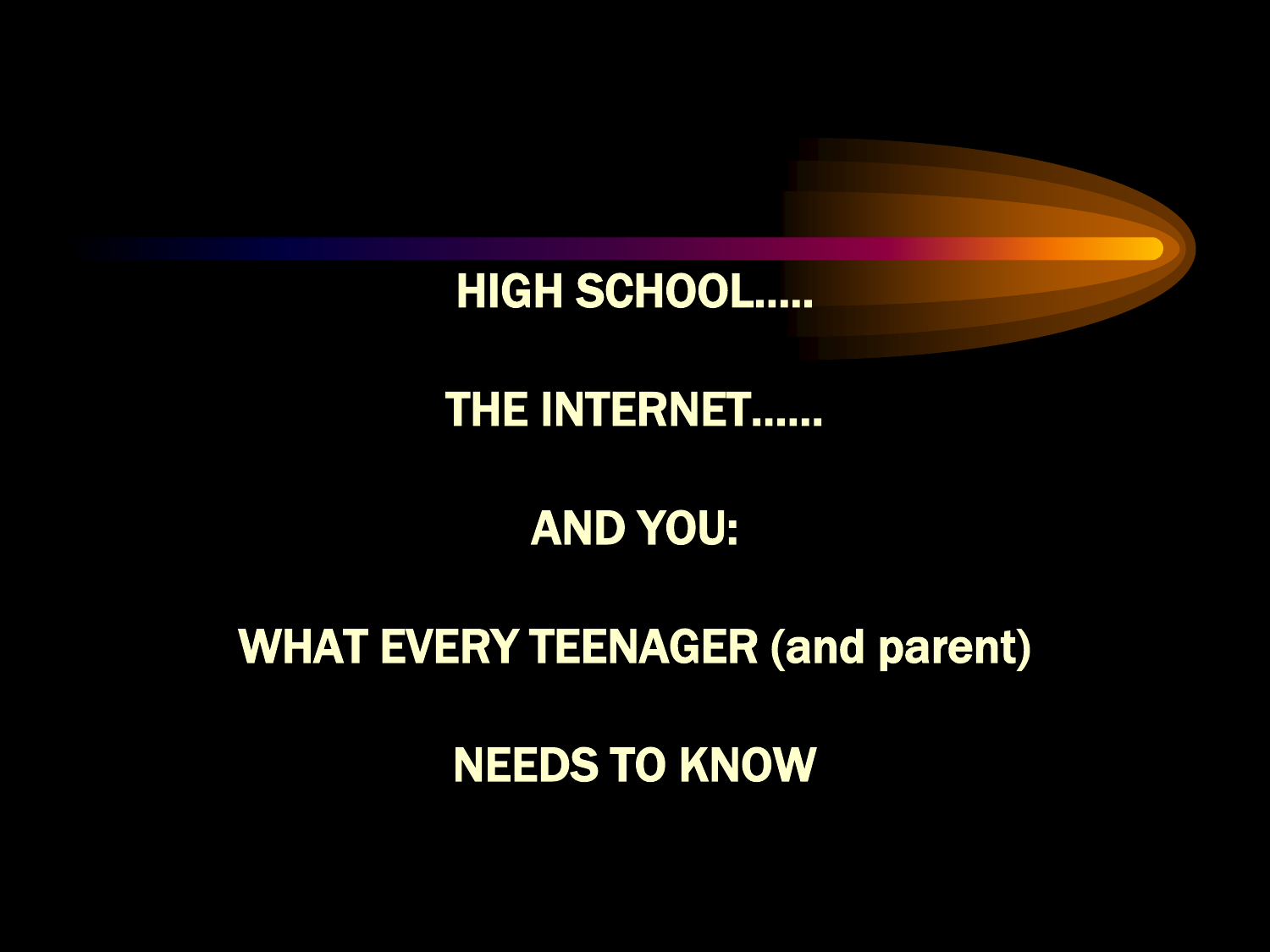## **Karen A. Lawson, MPH, Ph.D.**

Licensed Psychologist Licensed Sex Offender Treatment Provider A mom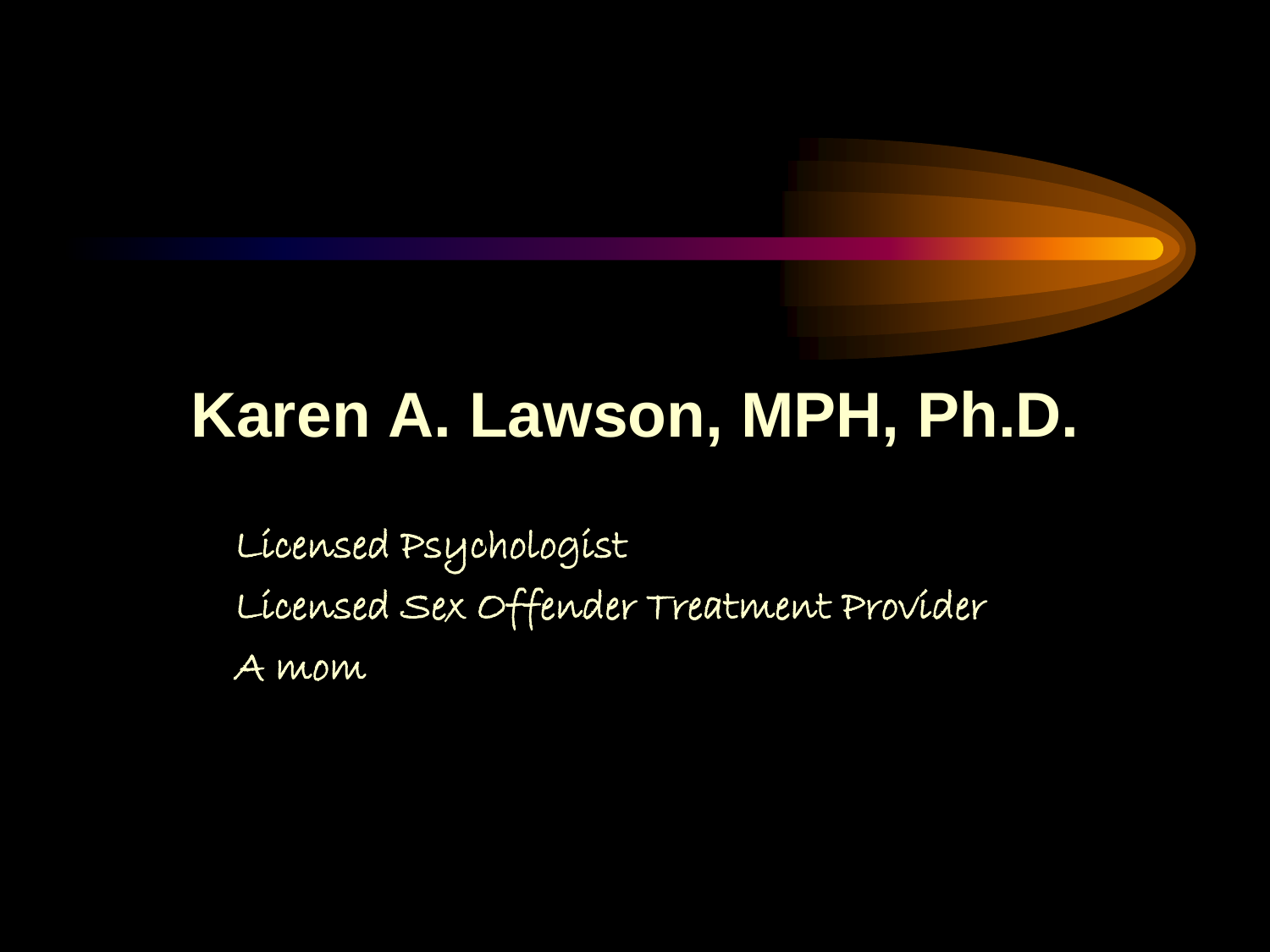# *OBJECTIVES*

- Review what is known about Internet pornography use
- Through use of vignettes understand how problem usage gets started
- Identify what might indicate problematic pornography use in someone
- Learn how to guide teens in the safe and healthy use of the Internet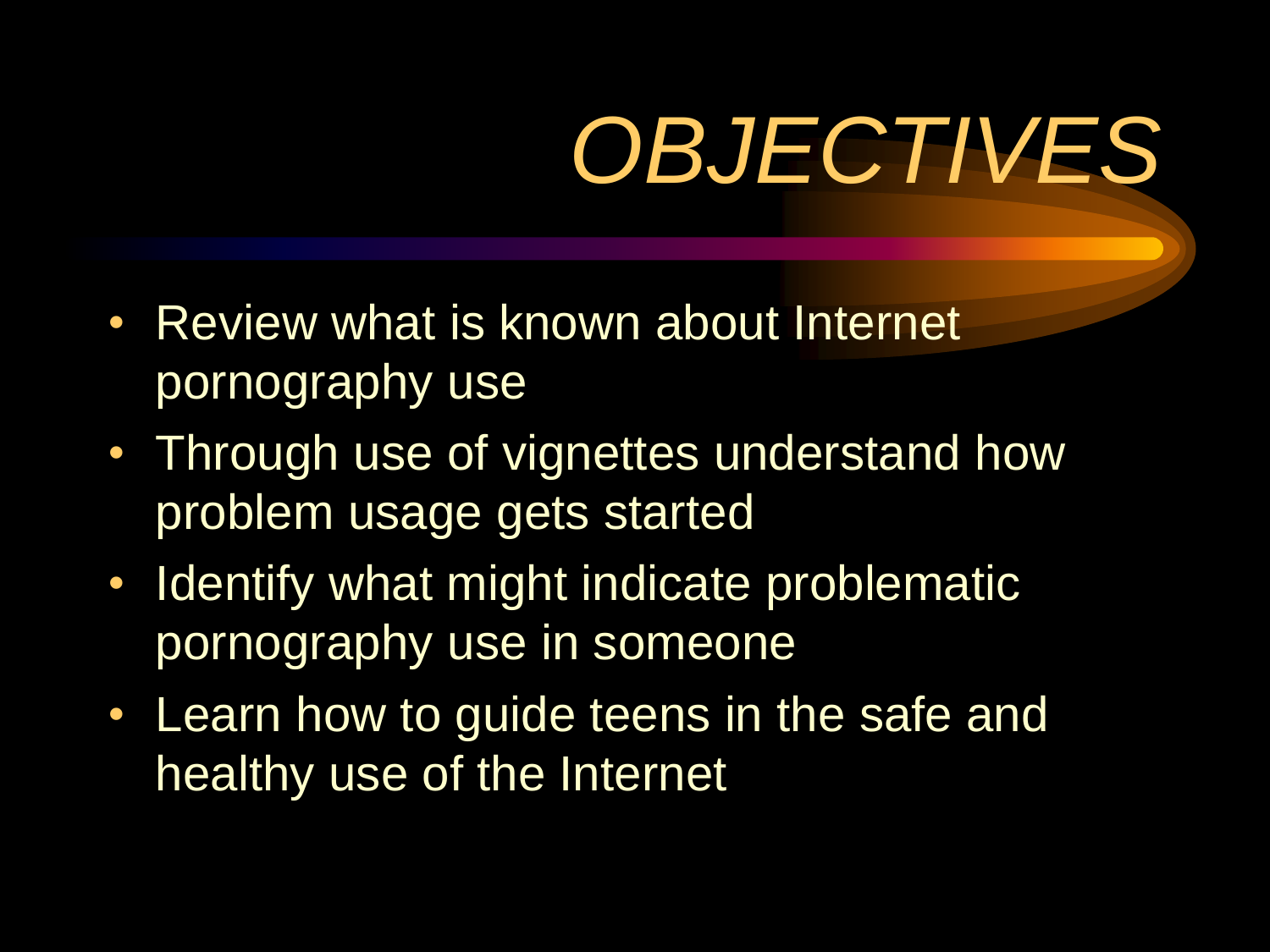# *SOME STATISTICS*

- More money is spent annually on Internet pornography and cybersexual activities than on all ticket revenues for the Arts, NBA, NFL, and MLB and Major League Soccer combined
- Every second more than \$3,000 is spent on pornography
- Every 39 minutes a new pornographic video is made
- It is estimated that 200 new pornography websites are created daily
- In the U.S. \$13 billion is spent annually on pornography

(Charles N. Zeitler, Ph.D. – tzk Seminars, 2015)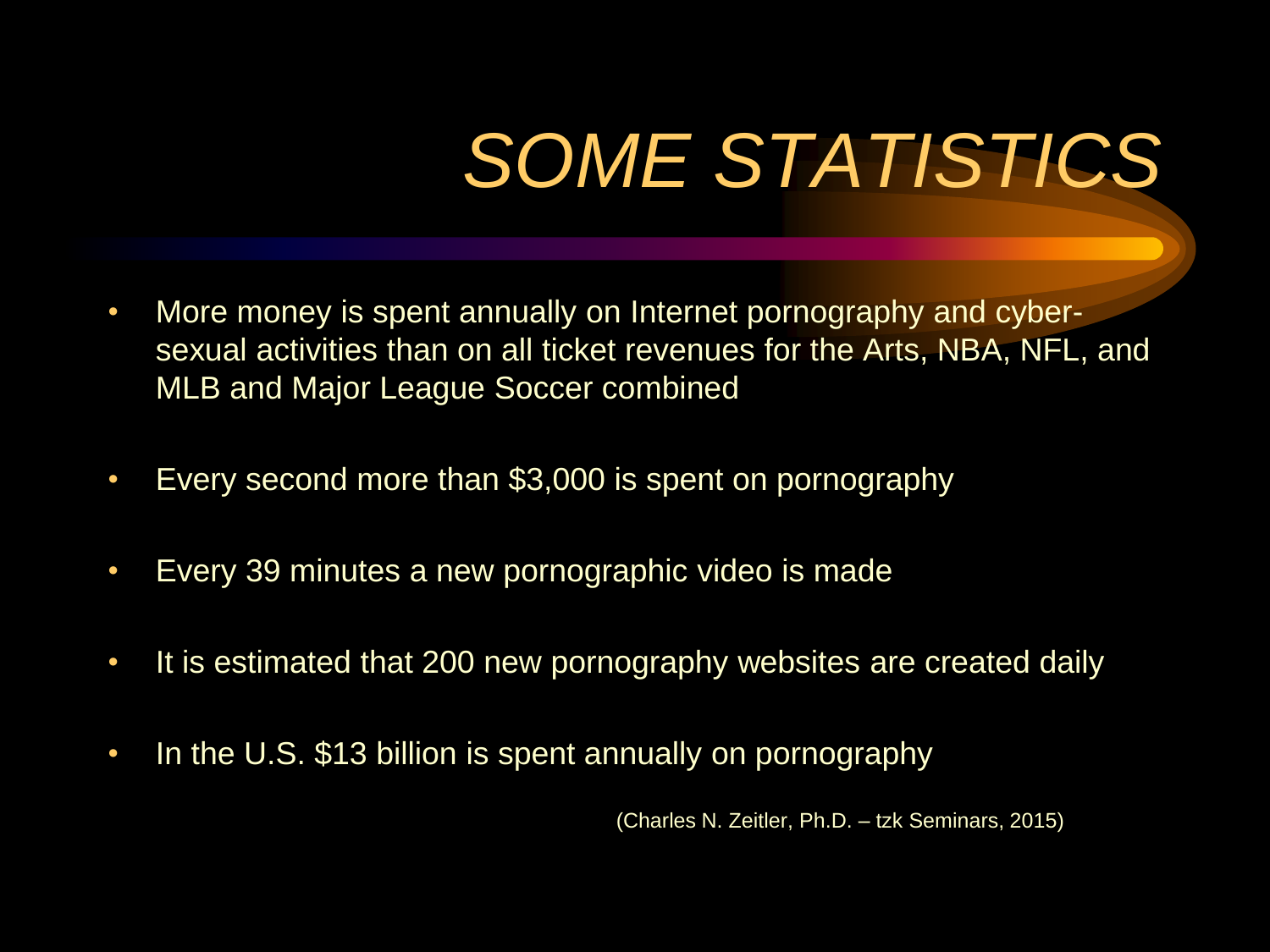- Studies show that 90% of college age males and 30% of college age females view pornography regularly.
- In four different surveys of young people aged 10-24 years old, 3% - 19% had sent nude or semi-nude photos of themselves, and 7% - 31% had received such a message.
- The authors also found that:
	- Sexts are commonly sent to an existing or *potential* romantic or sexual partner;
	- Sexting becomes more common as adolescents get older
	- Boys are no more likely than girls to send these images of themselves

Lippman, J.R. & Campbell, S.W. (2014). Damned If You Do, Damned If You Don't…If You're a Girl: Relational and Normative Contexts of Adolescent Sexting in the United Stated, Journal of Children and Media, 8:4, 371-386.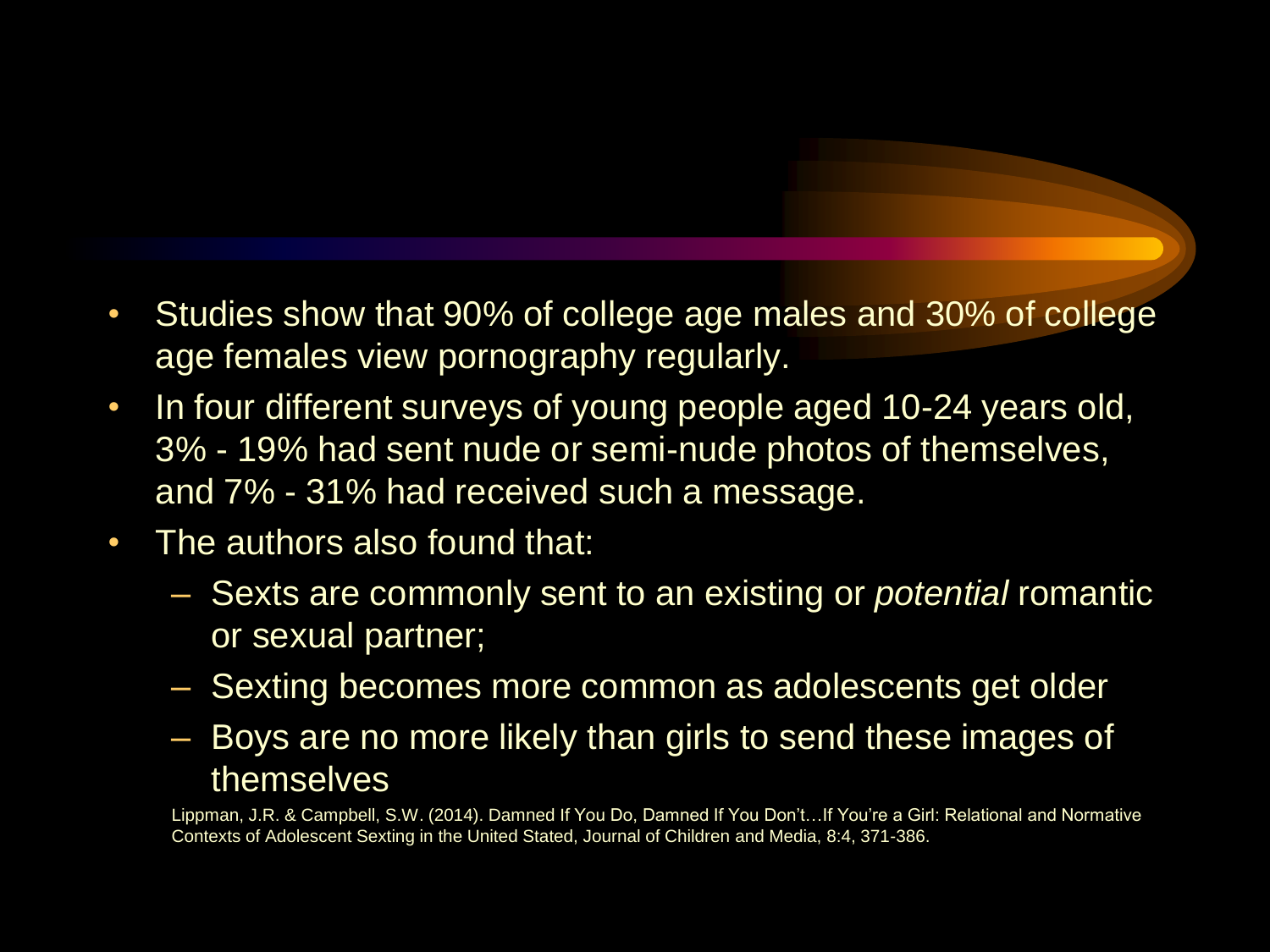- Americans spend more money and time on pornography than on attending the dramatic arts such as theater and dance. Each year, pornography has around 50 million viewers in the United States. "Like it or not, pornography *is* mainstream entertainment for America."
	- M. Klein, America's War on Sex: The Attack on Law, Lust and Liberty (New York: Praeger, 2006), 141.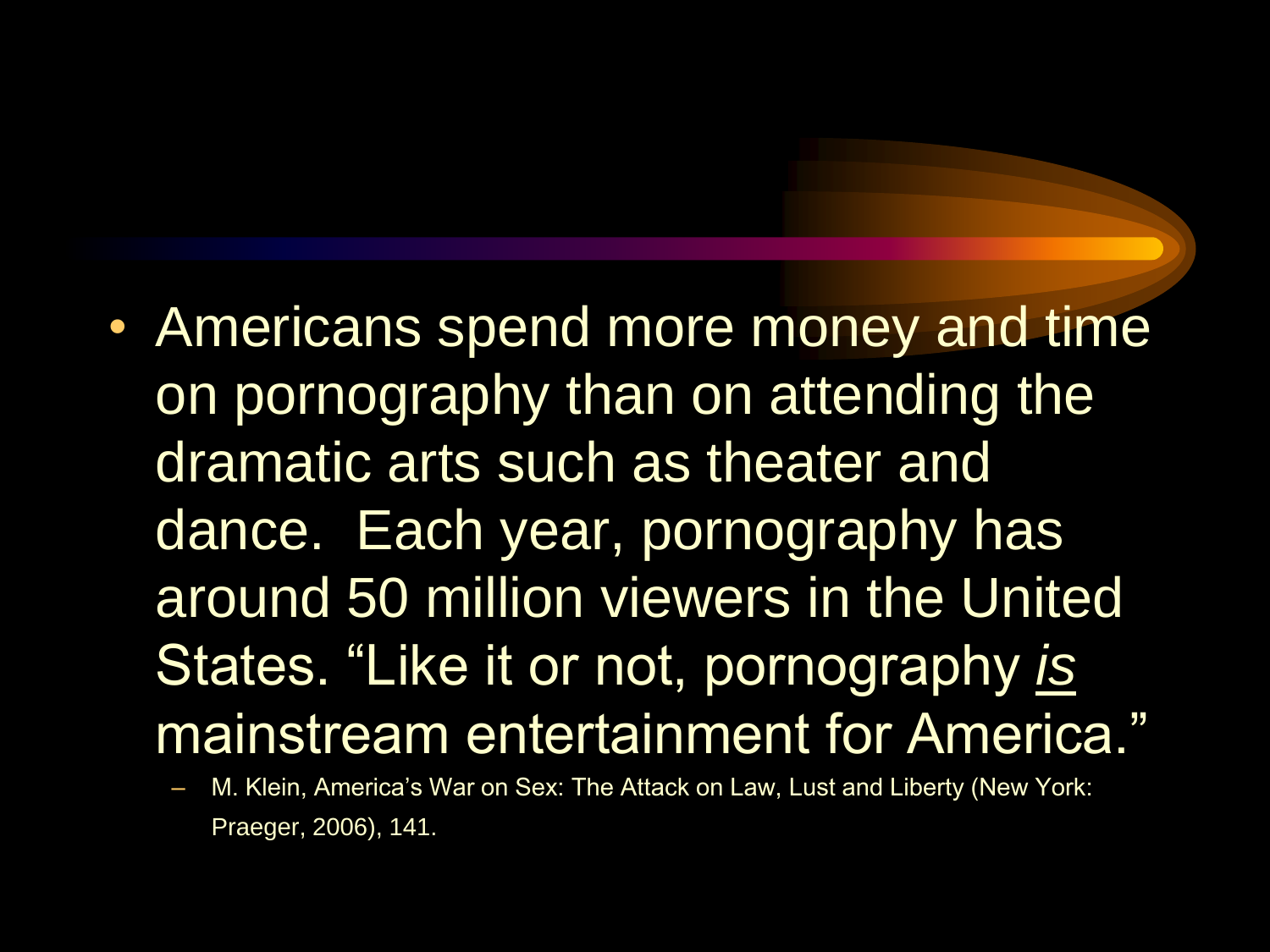# *A Brief Introduction*

- Why I'm giving this talk
- Why it is important information to know
- Don't want you to be scared
- Don't want you to be stupid
- Don't want you to wreck your life

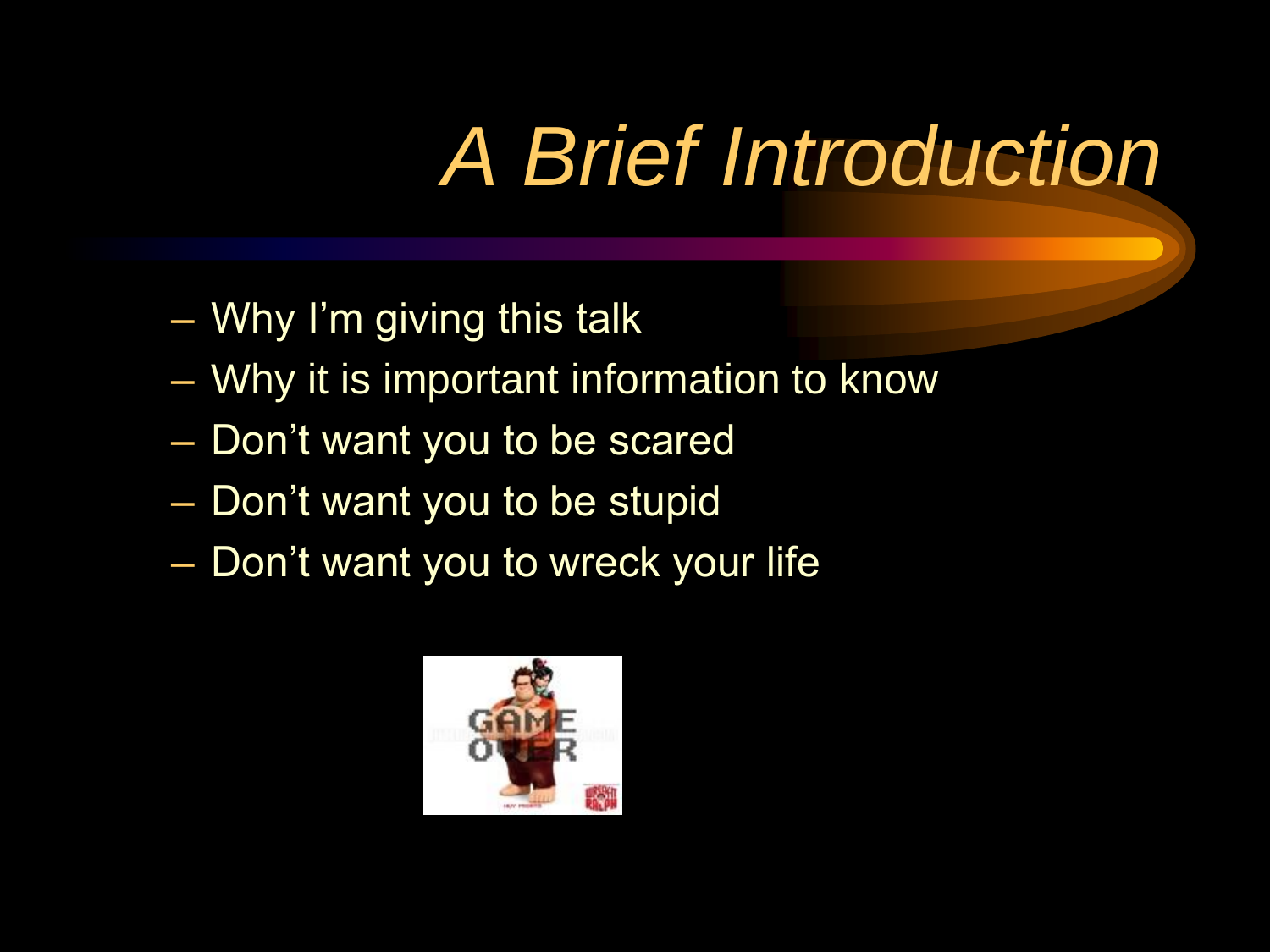## *The Internet is a good thing, right?*

- Look up sports news
- Get the local movie schedule
- Download music



- Watch funny video clips on You Tube
- Use email
- Check Grade Speed
- Find resources for class projects

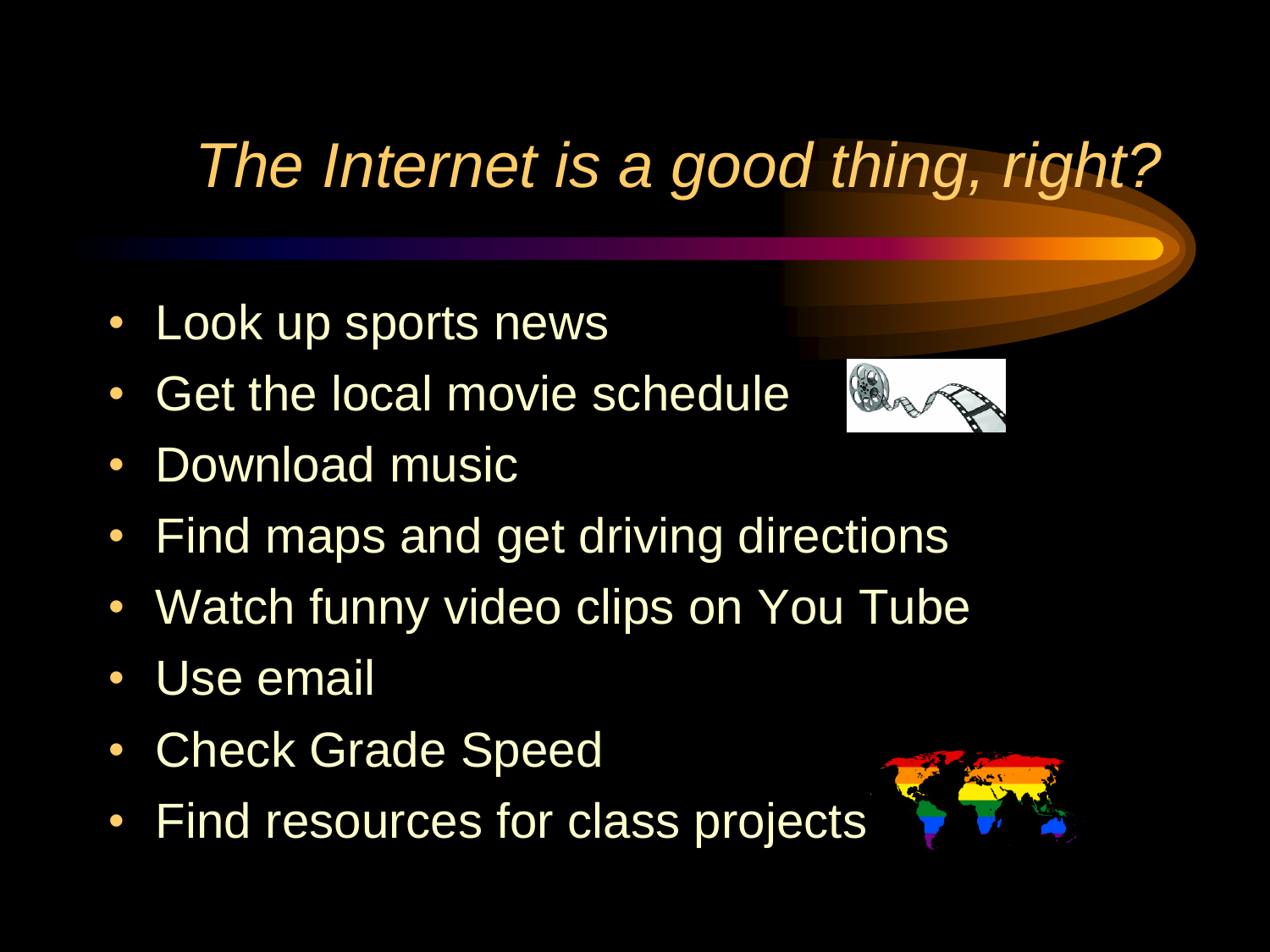- Get onto Facebook
- Find stock photos for class projects
- Check out Fantasy Football
- Watch things on Vine
- Get the location of a new store
- Find out when your favorite NFL (NBA, MLB) team is playing next
- Follow March Madness results

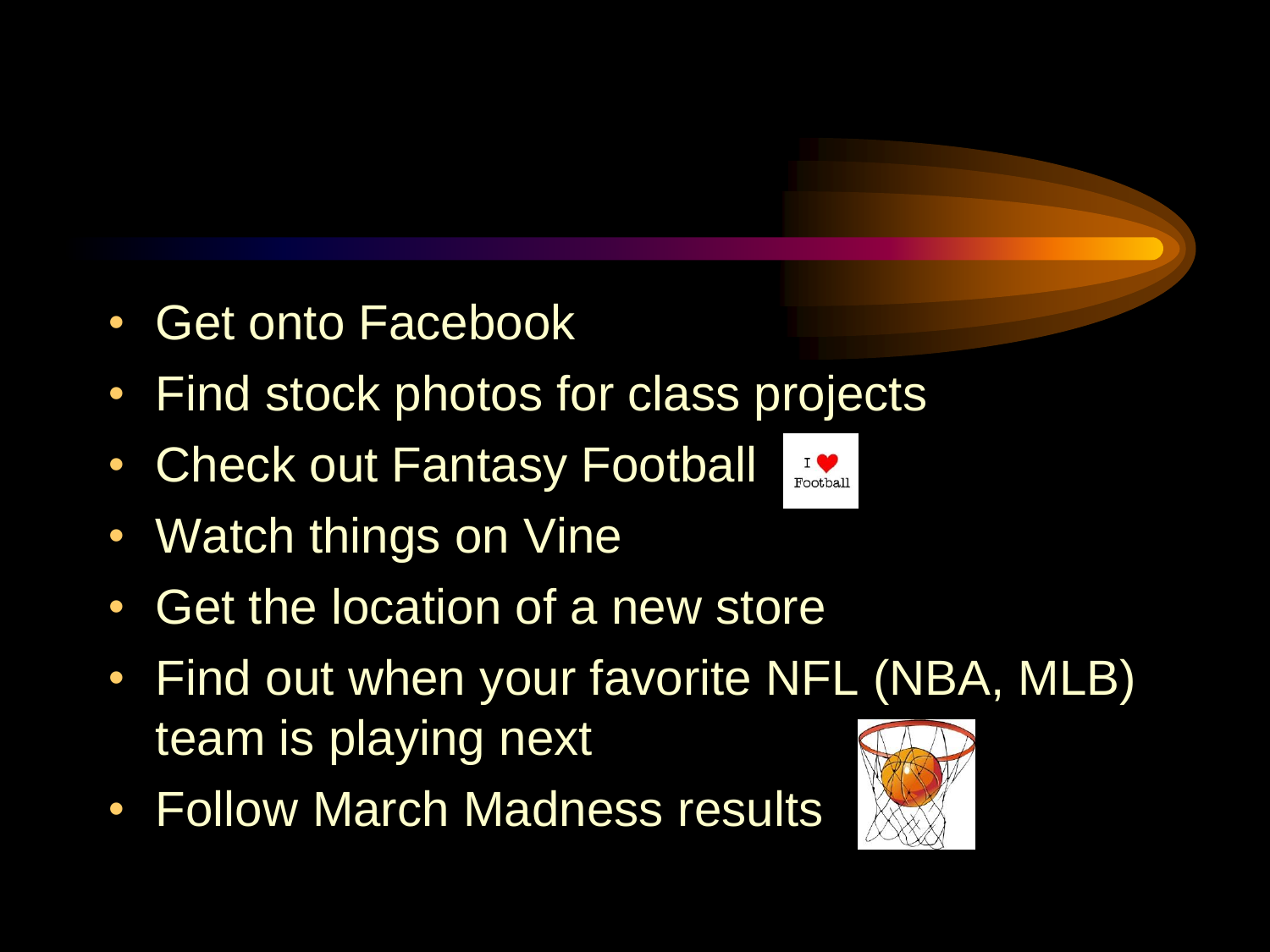## *Unfortunately, the Internet is not all good…..*

- Like many things in life, there are good sides, but there are also bad sides.
- So this is a talk about some bad sides of the Internet.
- My day at work has taught me all about these bad sides……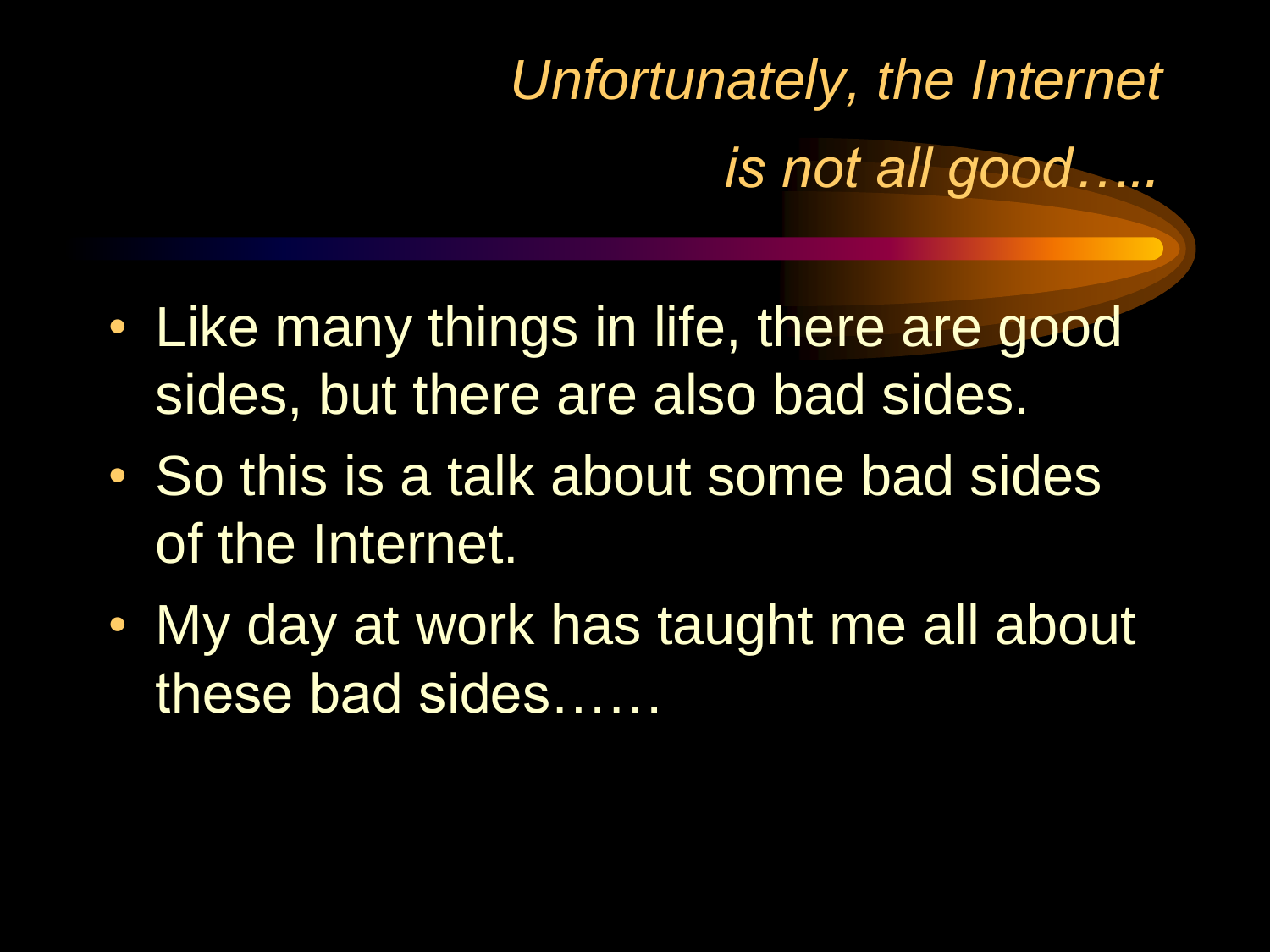#### • Here is what can happen....

You are checking your email, and on the side is a Sports Illustrated logo, and the headlines look interesting, and you click on it, and it goes to an article, and on the side of the article is a good-looking female in a smaller ad, and you click on that, and…

Or, a friend tells you to check out a website called 'kids playing in the street' because they do all kinds of wild and gross stuff. So you go to that website…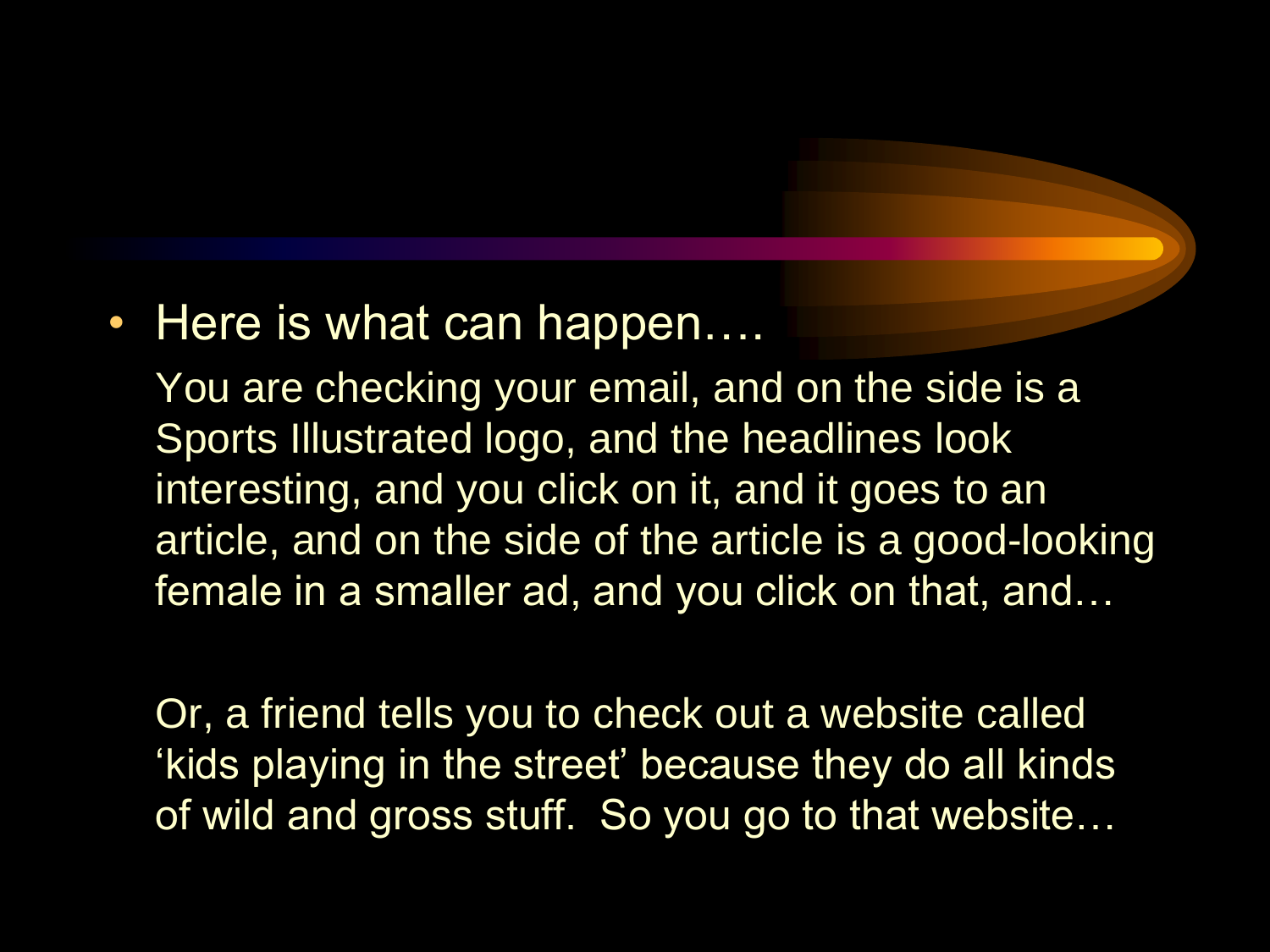- Either by accident, or on purpose, you are easily drawn in….
- And given that we are all curious human beings, we may keep following the trail.
- And because some of the stuff you find is interesting, or causes you to feel sort of "excited" or even *more* interested, you may be tempted to follow a trail even further.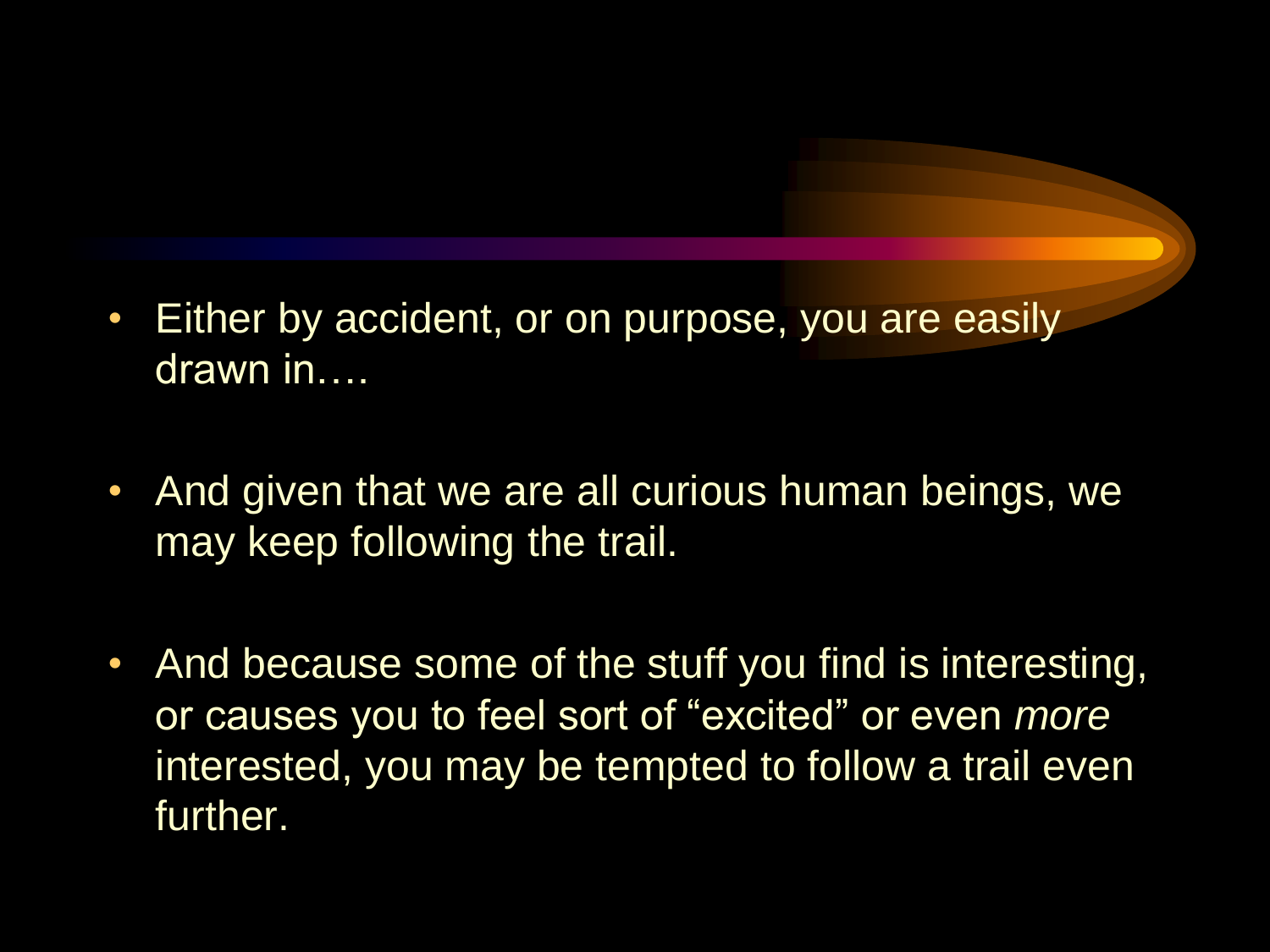## *Internet Problems Young People Can Get Into*

- "Sexting" (sexual talk via phones)
- Sending nude or partially nude photos
- Making Sexual Videos with Partner
- Child Pornography
- Violent Pornography
- "Too Much" Pornography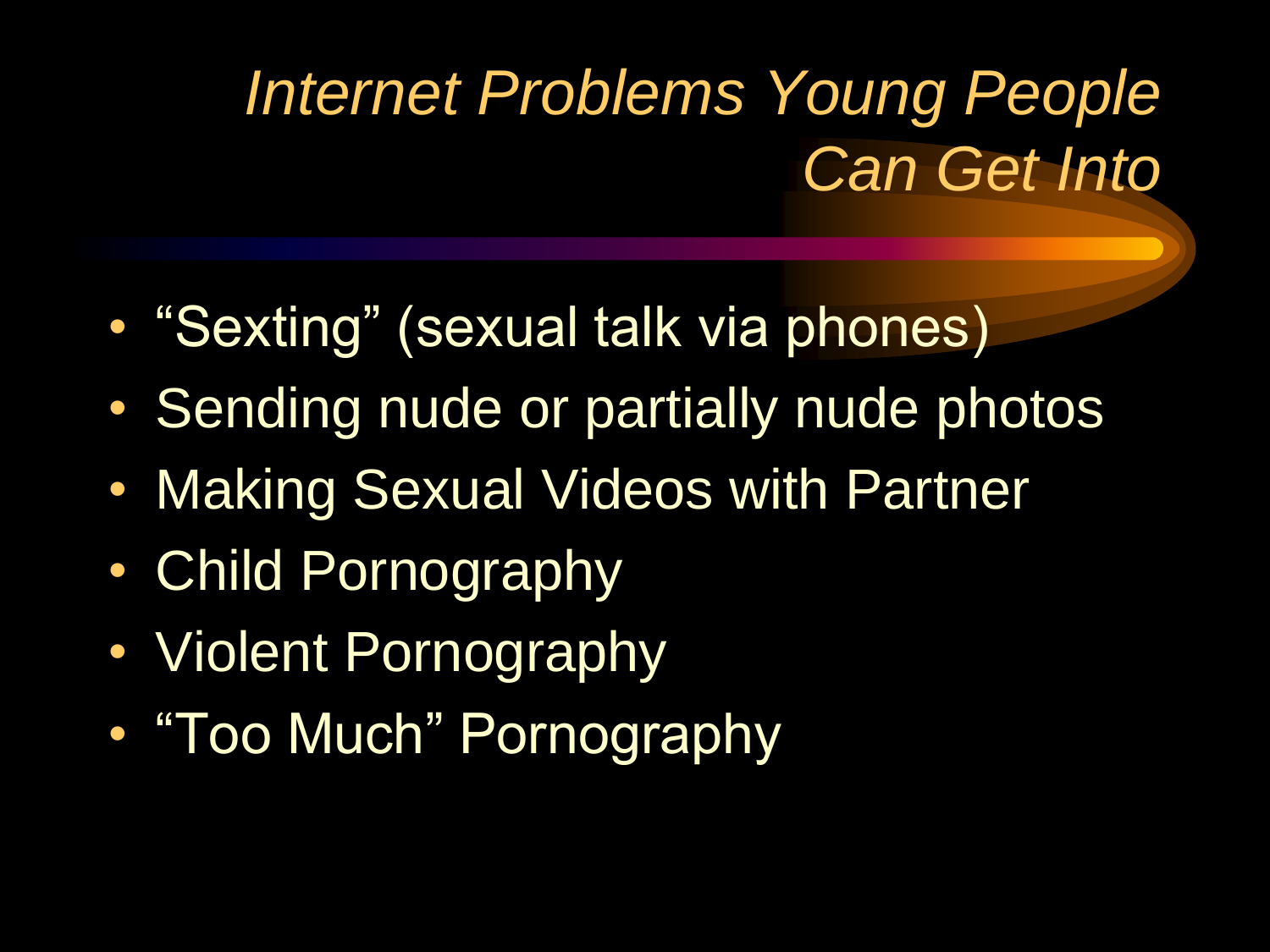- Hidden Internet software which can download and/or distribute
- Movies labeled as one thing but which are really something completely different
- Misspellings which lead to unwanted and inappropriate Internet destinations
- Use of Chatrooms which have inappropriate content or predatory individuals in them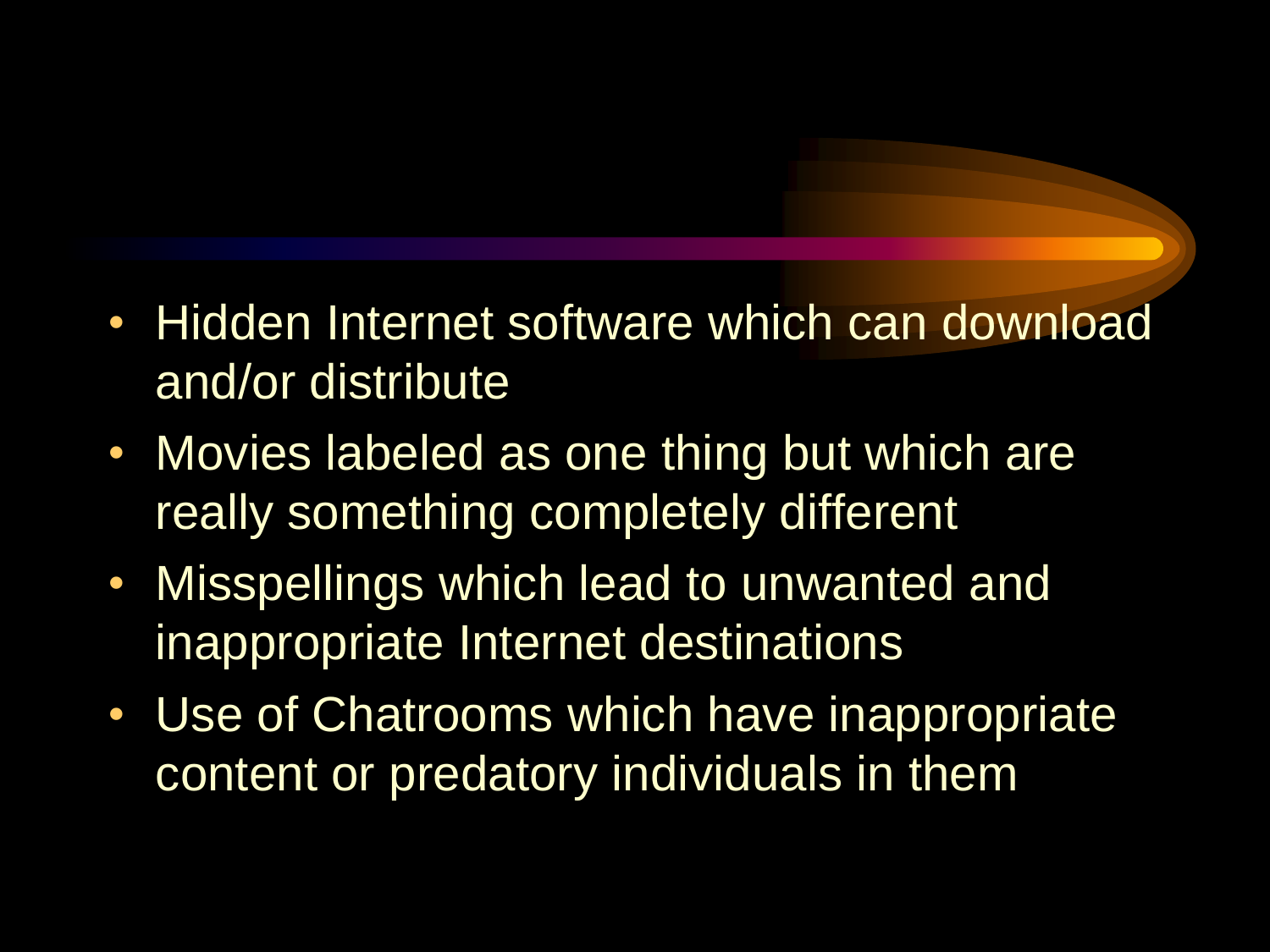### *PORNOGRAPHY*

- What is Pornography?
	- Sexual content such as still photos, videos, or written stories and scenarios
	- Presence of nude or partially nude people

Some amount of pornography use is normal. However, like anything, excessive use can quickly lead to a huge problem.

• What is excessive??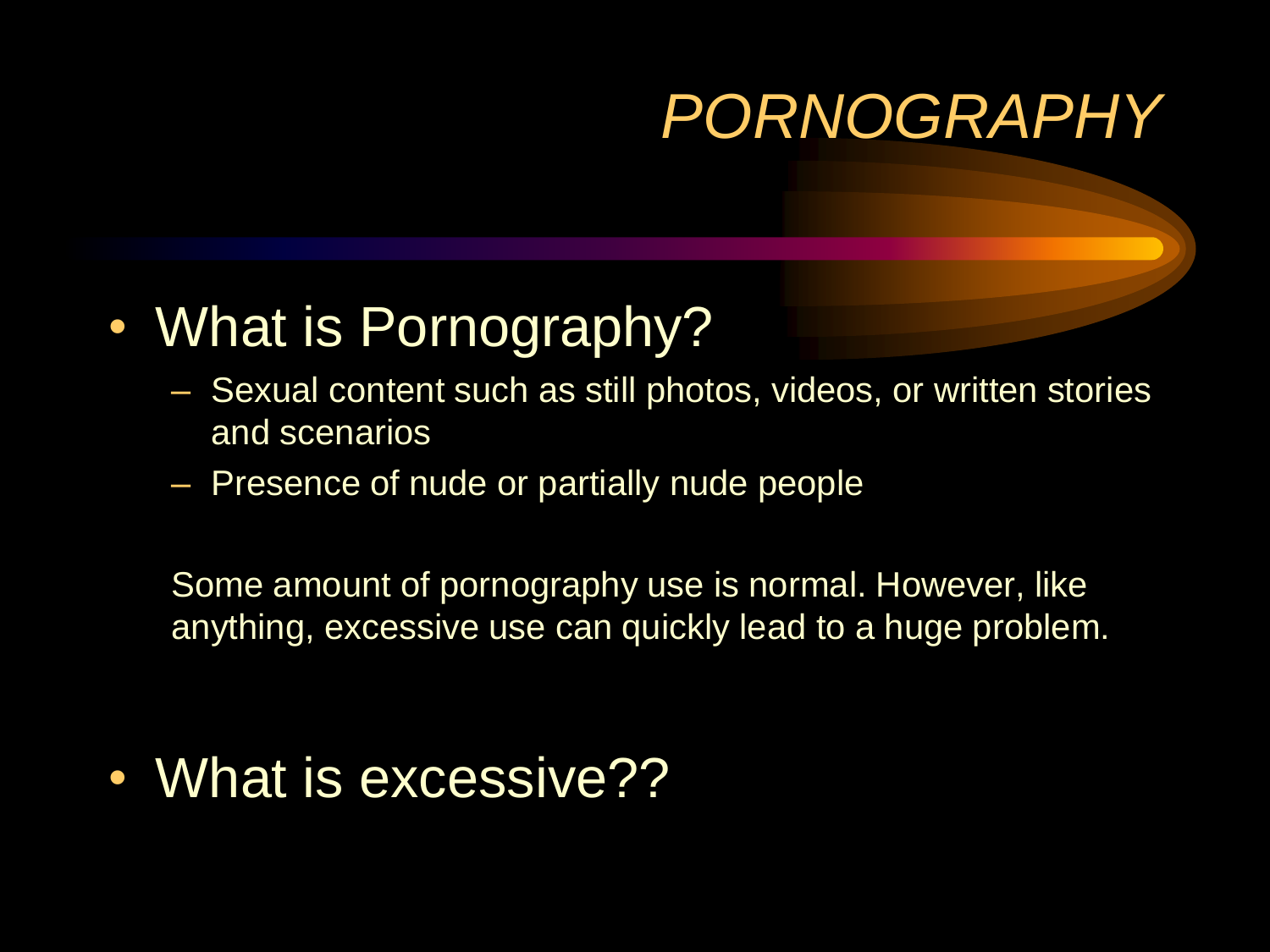## *PORNOGRAPHY – cont.*

- Among psychologists and psychiatrists, we diagnose behaviors as "excessive" if they *begin to interfere with* functioning in:
	- Social areas of life
	- Vocational (job) or Educational areas of life
	- Other important areas of functioning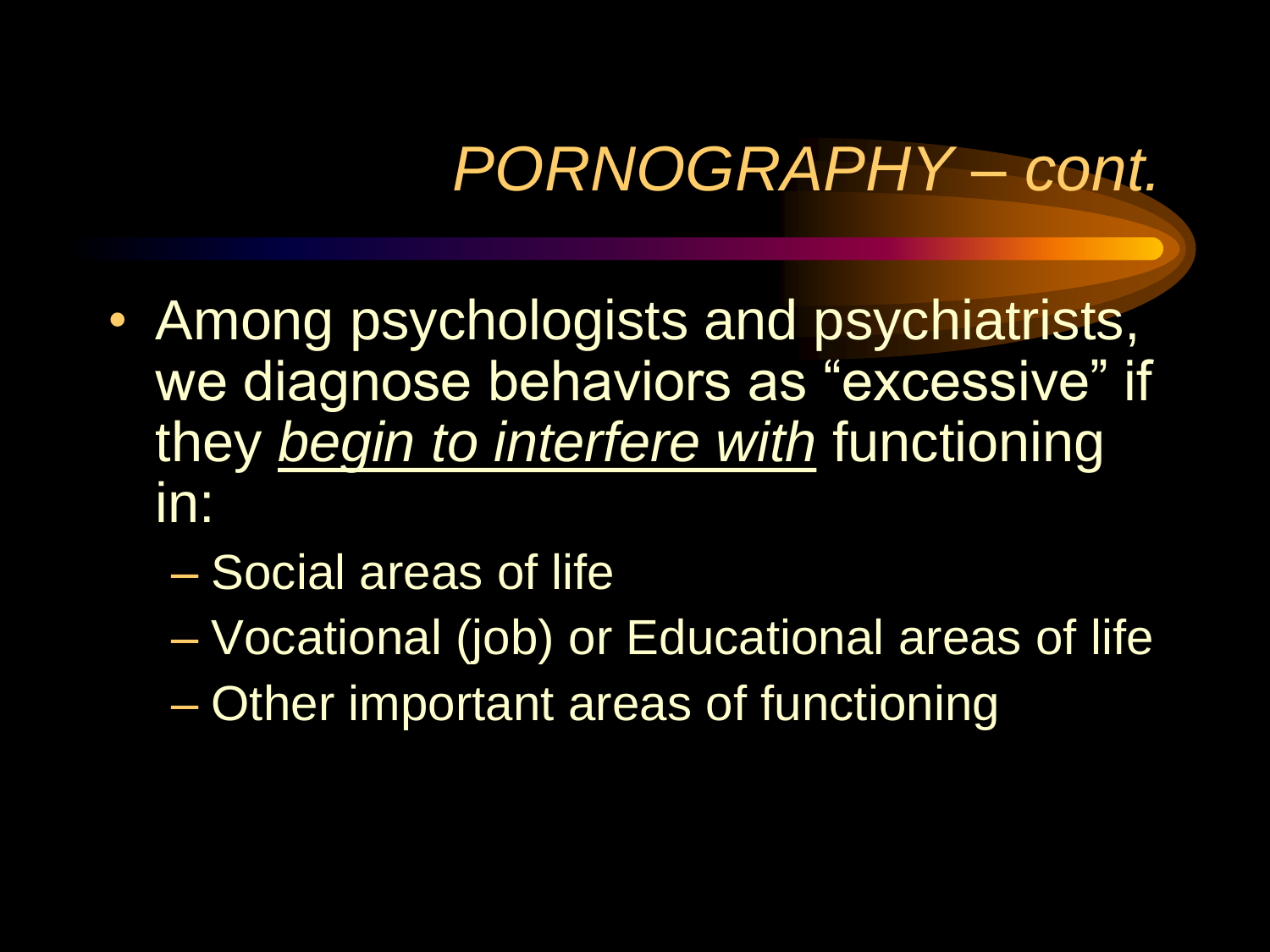# *SOME EXAMPLES*

- "ERIK"
- 17 y.o. Caucasian male
- Excellent student/ athlete/ plans for college
- Summer prior to senior year in high school
- Searched for "naked teenage girls"
- Computer later went in for a repair
- Law Enforcement shows up at the door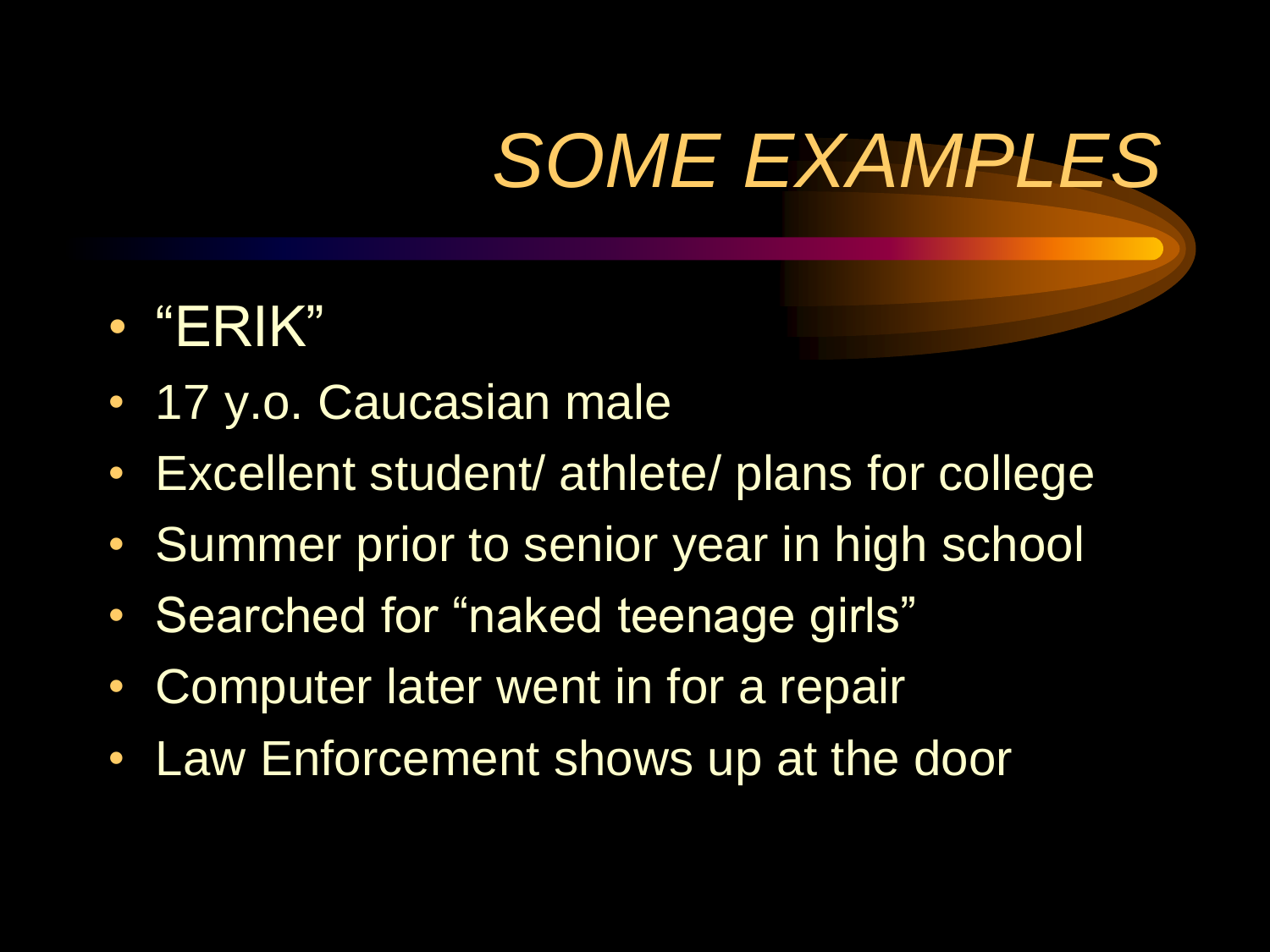## *WHAT IS THE BIG DEAL?*

- Many of these behaviors are CRIMES
	- Manufacture of Child Pornography
	- Possession of Child Pornography
	- Distribution of Child Pornography
	- Improper Photography
	- "Sexting" (if recipient is 17 and under)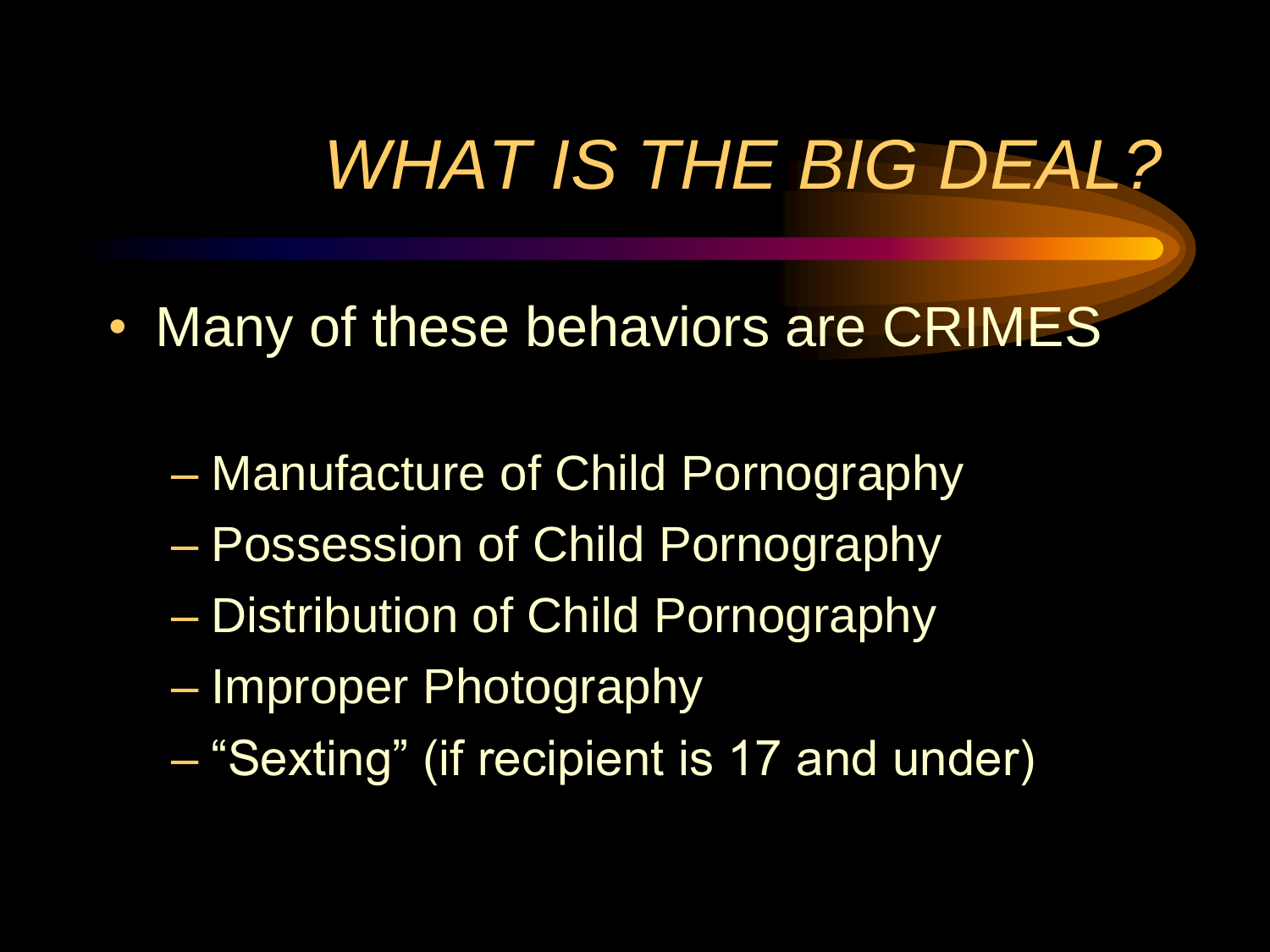### *MORE CRIMES THAT YOUNG PEOPLE HAVE BEEN CHARGED WITH:*

- Sale, Distribution or Display of Harmful Material to a Minor
- Public Lewdness
	- Examples
- Enticement of a Minor
- Voyeurism
- Sexual Assault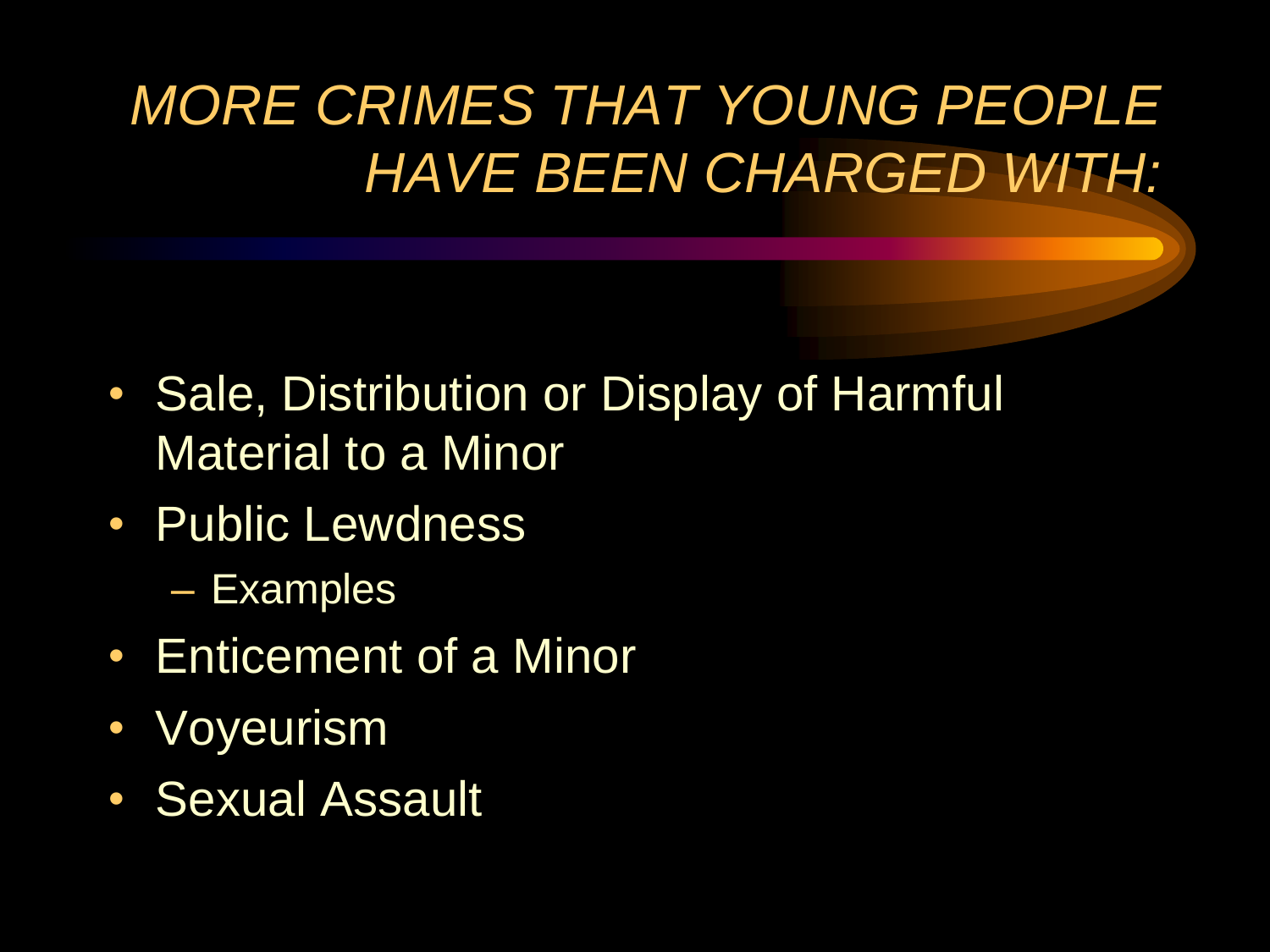## *MORE WHAT IS THE BIG DEAL?*

- Excessive pornography and on-line behaviors can lead to a "fake" life and severe isolation
- Unrecognized mood disorders
- Body Image problems
- Significant difficulty establishing a "real" relationship
- High potential for sliding into illegal material due to the tolerance effect
- In sum, HUGE social, vocational and educational problems are created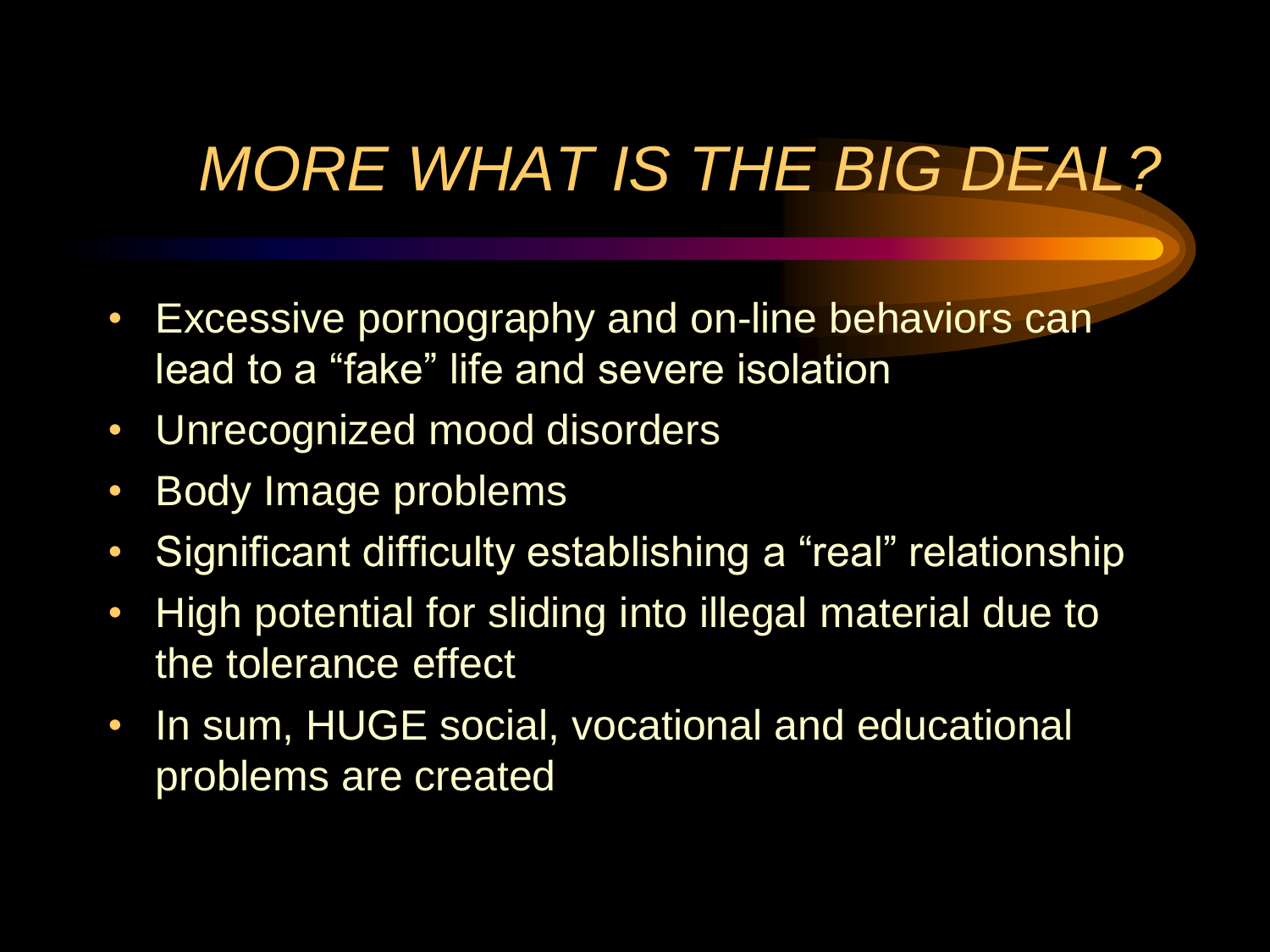## *CASE EXAMPLE*

- "Clark"
- 28 y.o. male
- Living at home after limited college and unsuccessful attempt to join military
- Parents more or less uninvolved with him
- Prior friendships no longer cultivated
- Ongoing pornography use soon led to child pornography use
- Law Enforcement shows up at the door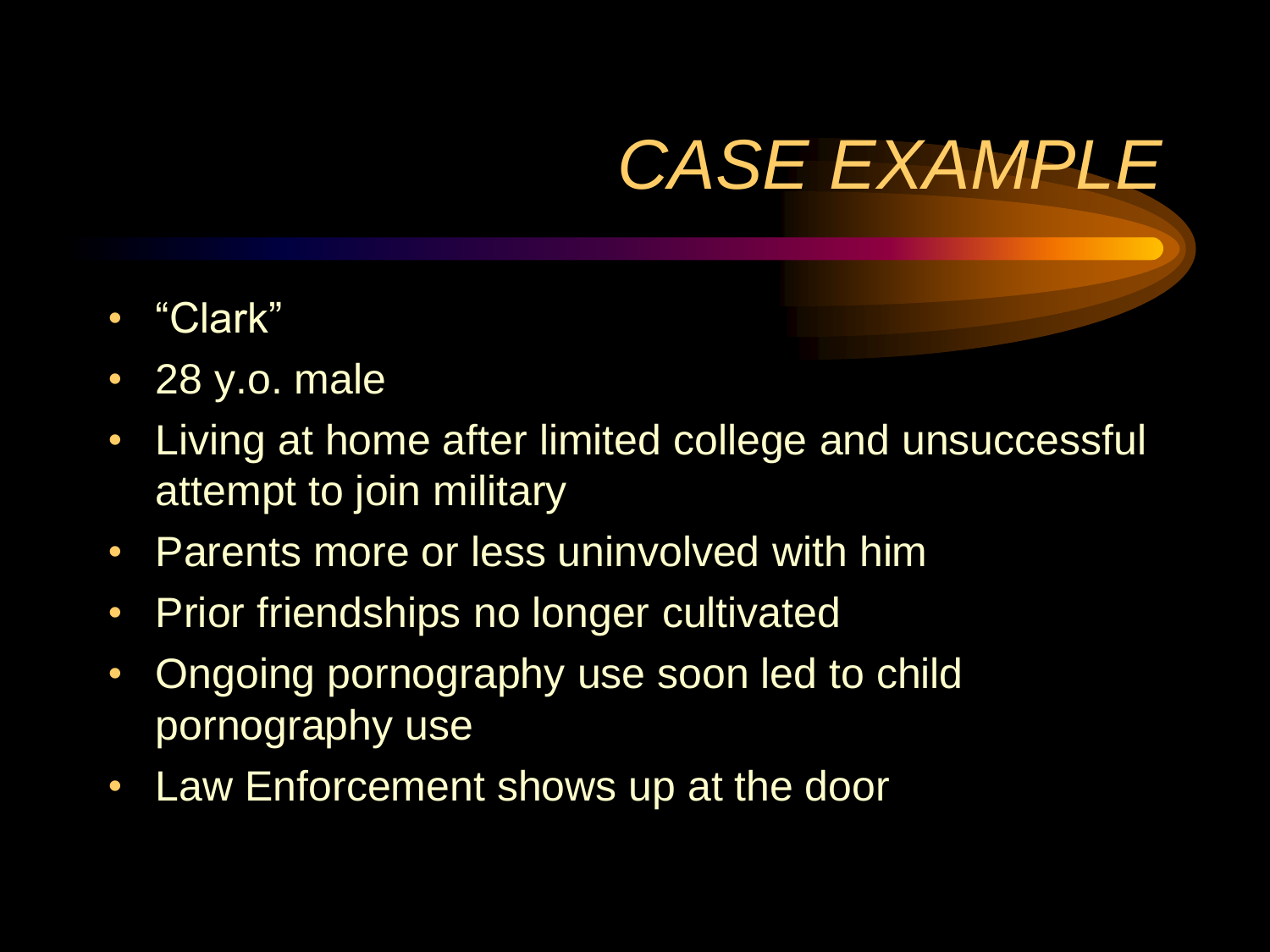### *WHY IS "TOO MUCH" PORNOGRAPHY A BAD THING?*

- Very habit forming leads to even *more* use
- Causes you to avoid real relationships and activities
- Unrealistic standard to compare partners to
- Unrealistic standard to compare sexual activity to
- Tolerance Effect: leads to searching for more and more, in order to become satisfied
- More opportunity to get 'drawn in' to illegal material
- More opportunity to begin spending money
- Other inappropriate websites and material start to find YOU, due to "cookies"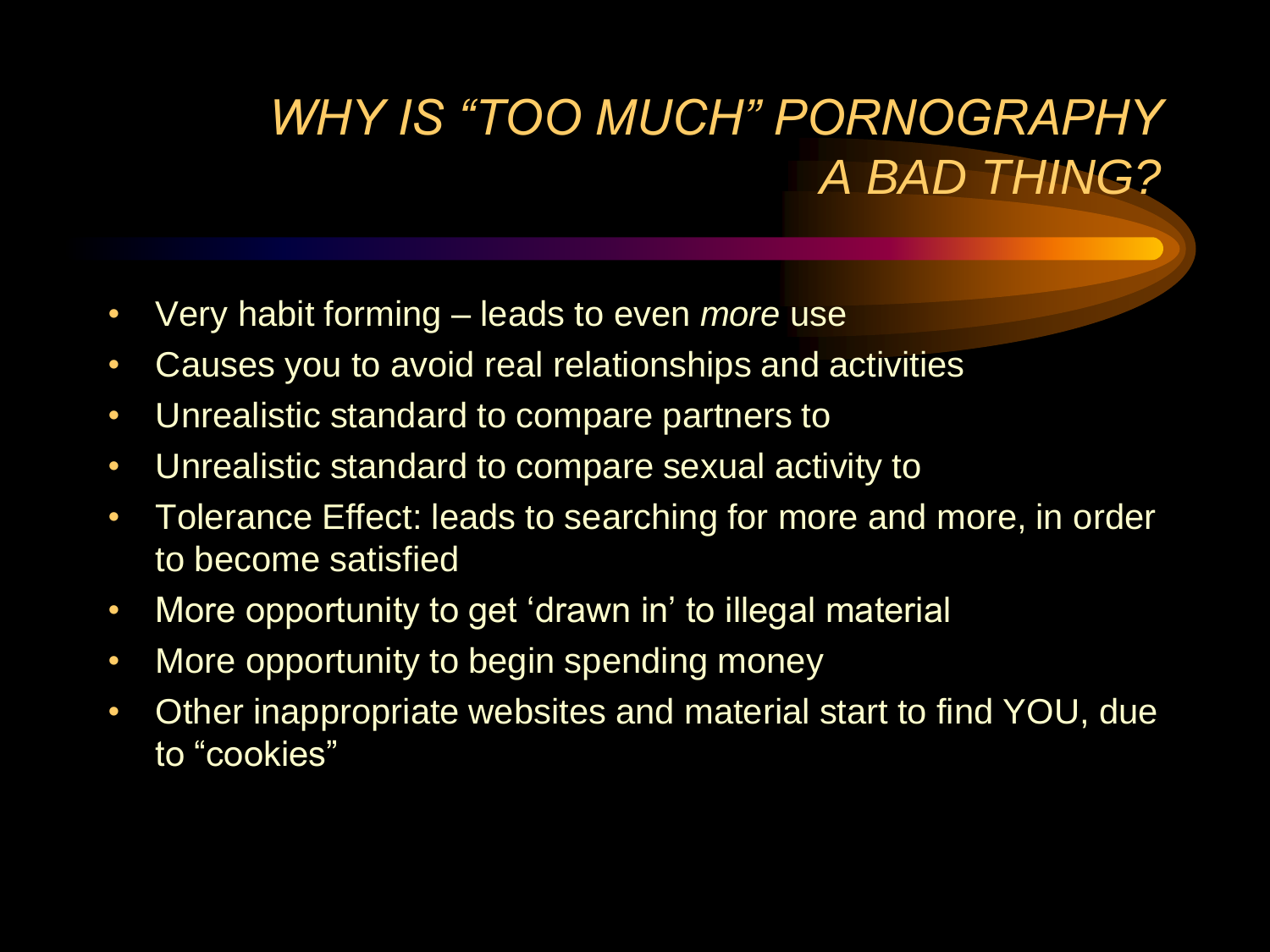### *WHY IS "TOO MUCH" PORNOGRAPHY A BAD THING? - Continued*

- Can't get images out of one's memory
- On the fast-track to secrecy
- Numerous conditioned responses get set up
- Can result in residual feelings of shame
- Can result in other problematic mood states which are difficult to discuss openly in order to get help
- At a time when building of relationships is so important, pornography use can lead to isolation and self-absorption
- "Pornifying" is a term some authors have used which describes the objectifying of others, and expecting real people in your life to look as perfect as those in pornography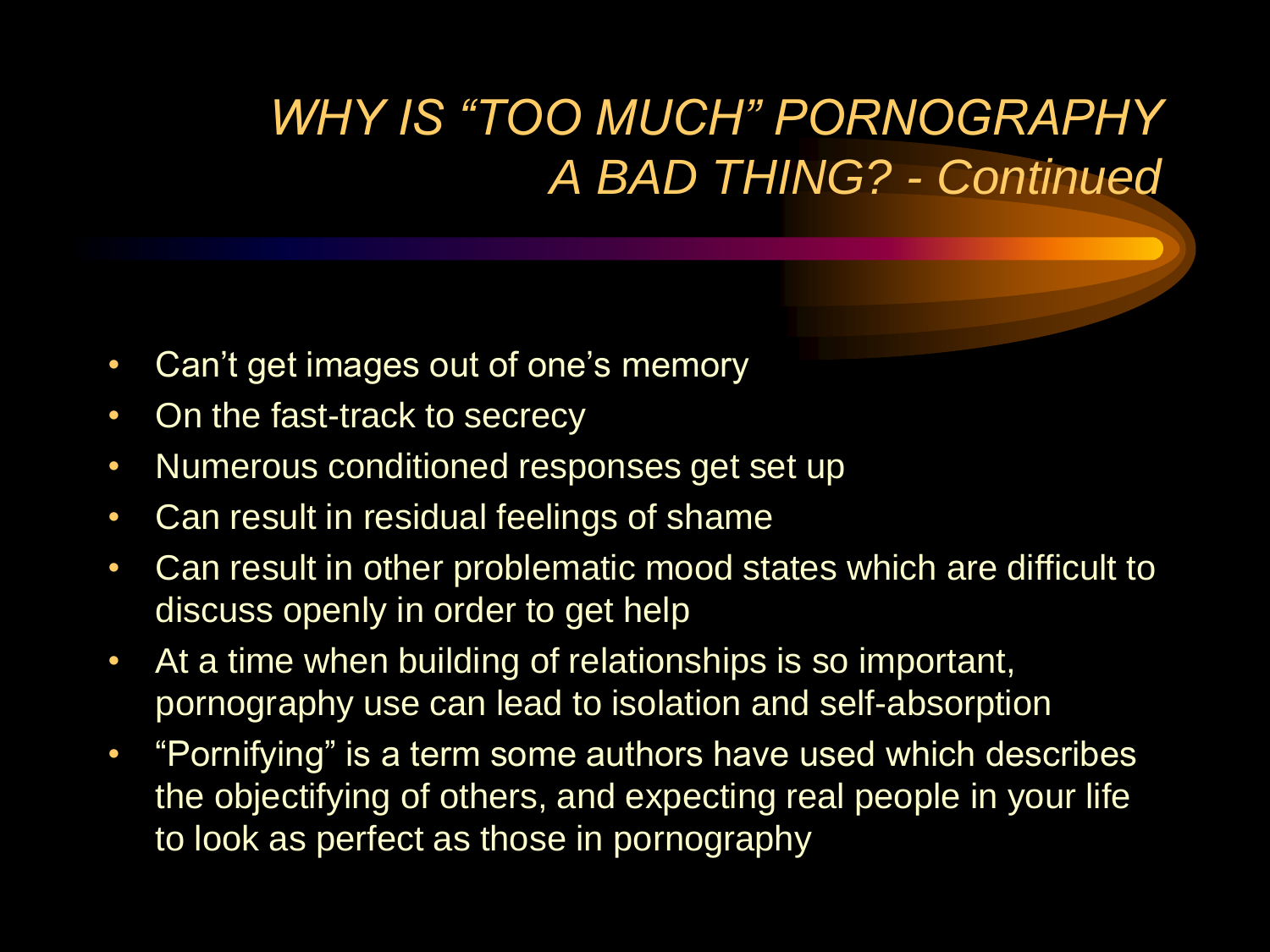*Why Might "Sexting" not be such a great idea?* 

- It is not a needed part of a relationship
- It is disrespectful
- Can be used against YOU (revenge)
- It is actually child pornography if under 18, and thus, ILLEGAL
- Unlawful if partner doesn't know
- It *never* goes away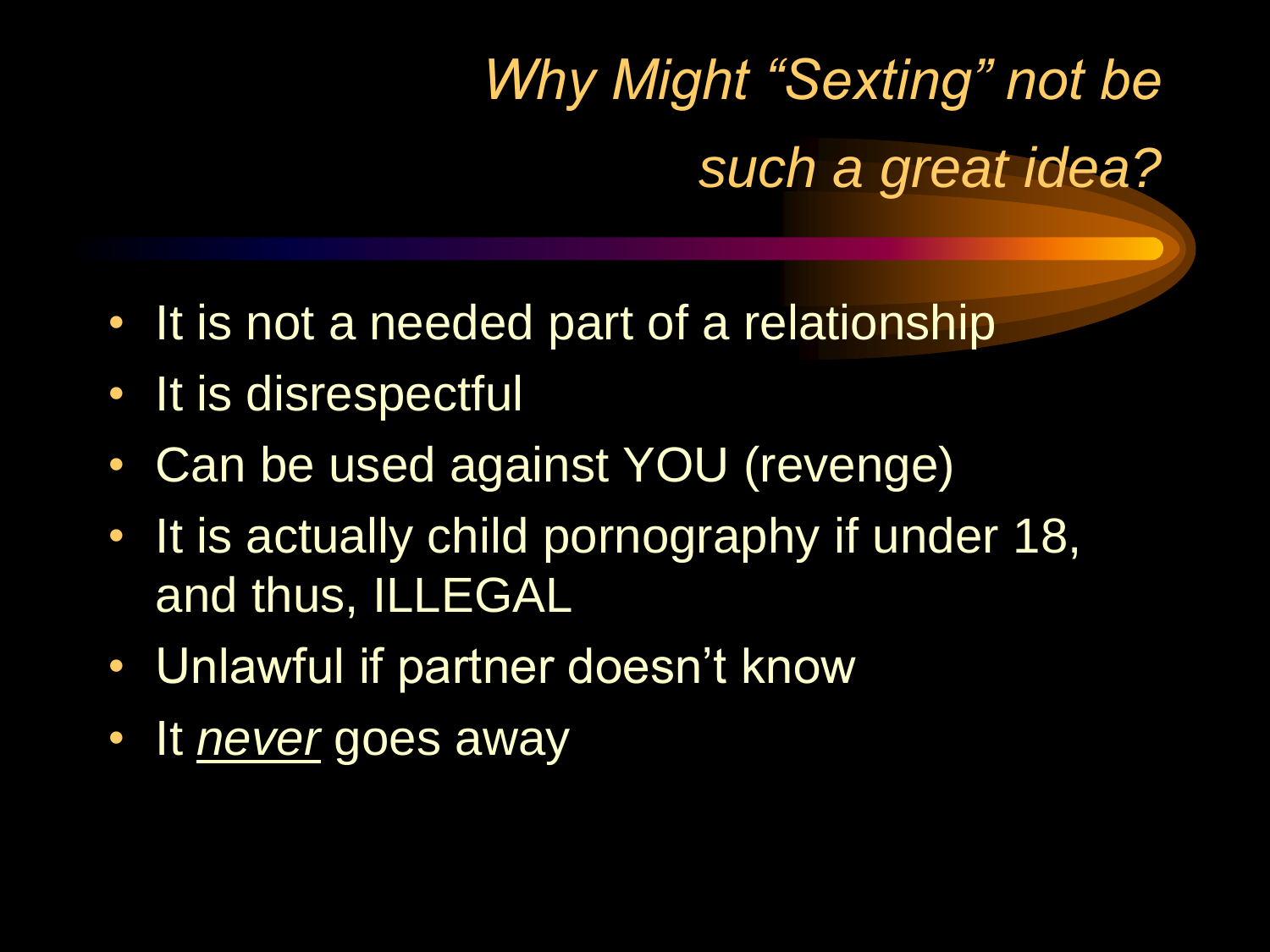### *HOW DOES PORNOGRAPHY USE START?*

- Curiosity
- Arrives in your e-mail inbox
- Widely available
- Internet ads/ Newspaper ads
- Introduction by someone else such as friends
- Searching for other things and come across it
- Some individuals are just more sexually preoccupied than others and go searching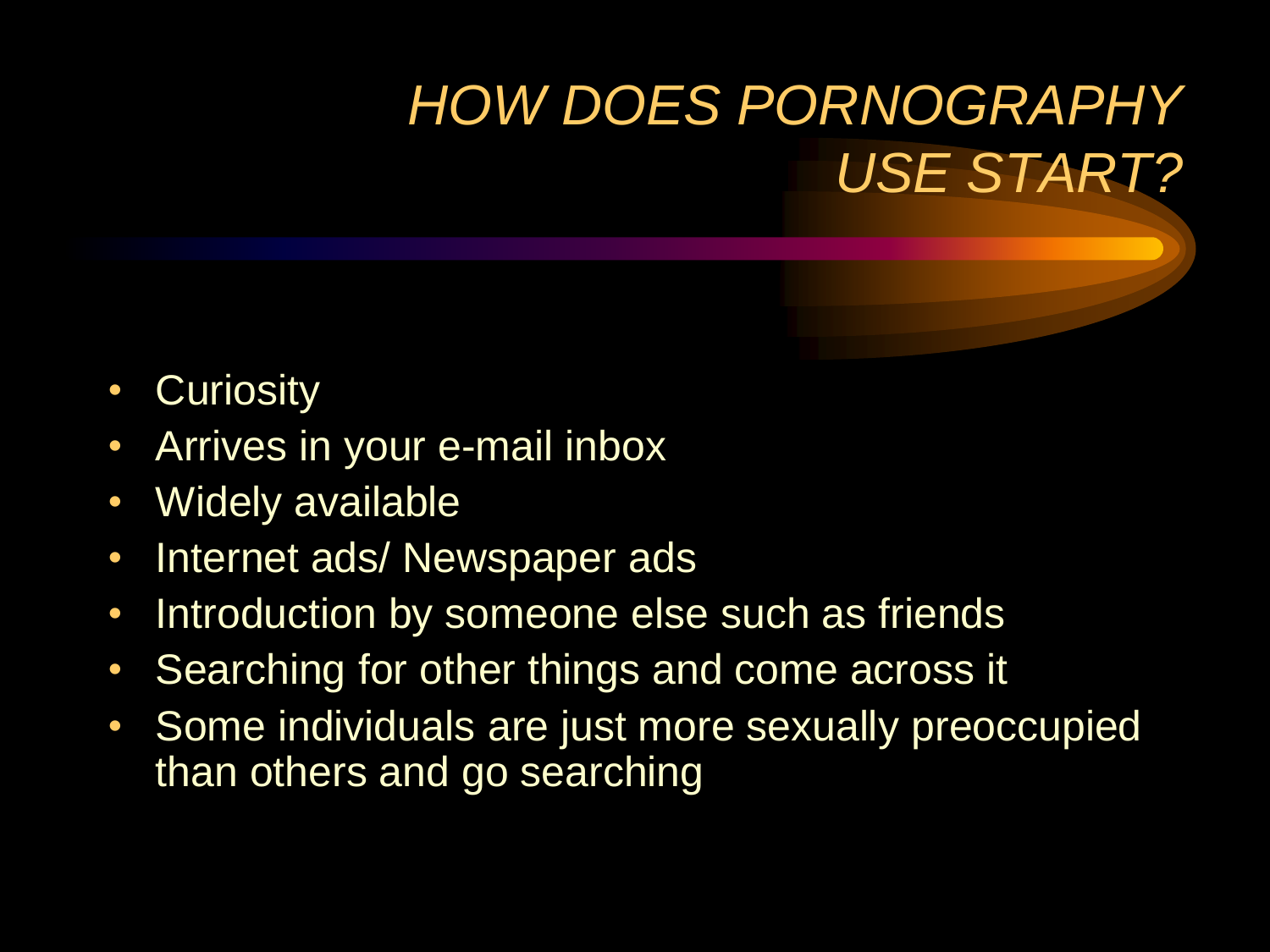### • OFTEN LEADS TO:

- Normal sexual arousal, but unnatural amounts of dopamine are released. Causes us to seek out more.
- Sexual activity (stimulation; masturbation) is pleasurable
- Pairing of these experiences very powerful
	- Classical conditioning
	- Operant conditioning
- A young person's sexual template starts to form
- People/ times of day/ sitting in front of computer/ mood state/ all become conditioned stimuli for repetition of this cycle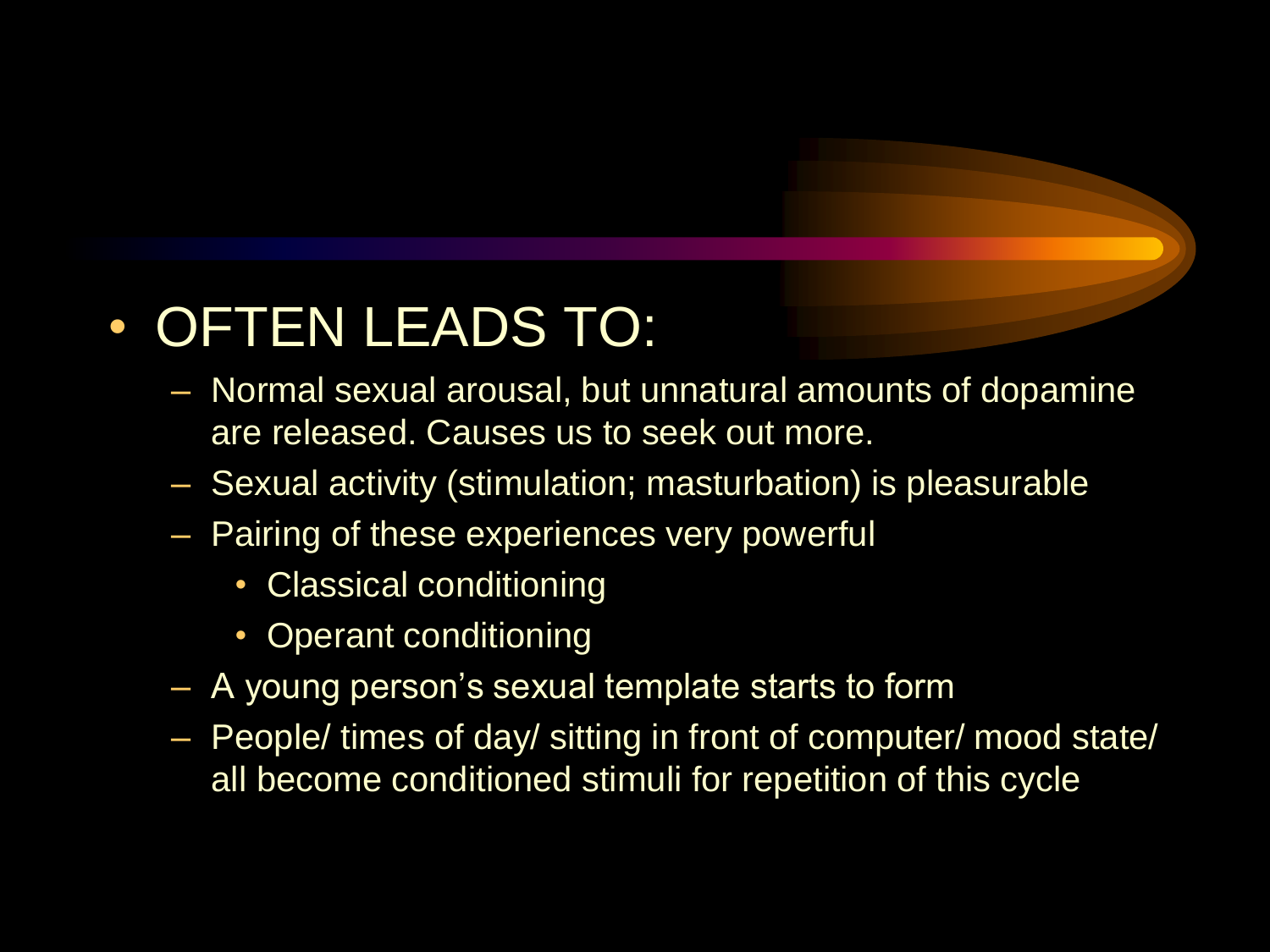# *WHY DO PEOPLE USE IT?*

- Boredom
- Enjoyment
- Habit
- Poor mood state (e.g., depression, social isolation, "stress")
- A way to forget about problems; an "escape"
- "Cycle" as explained above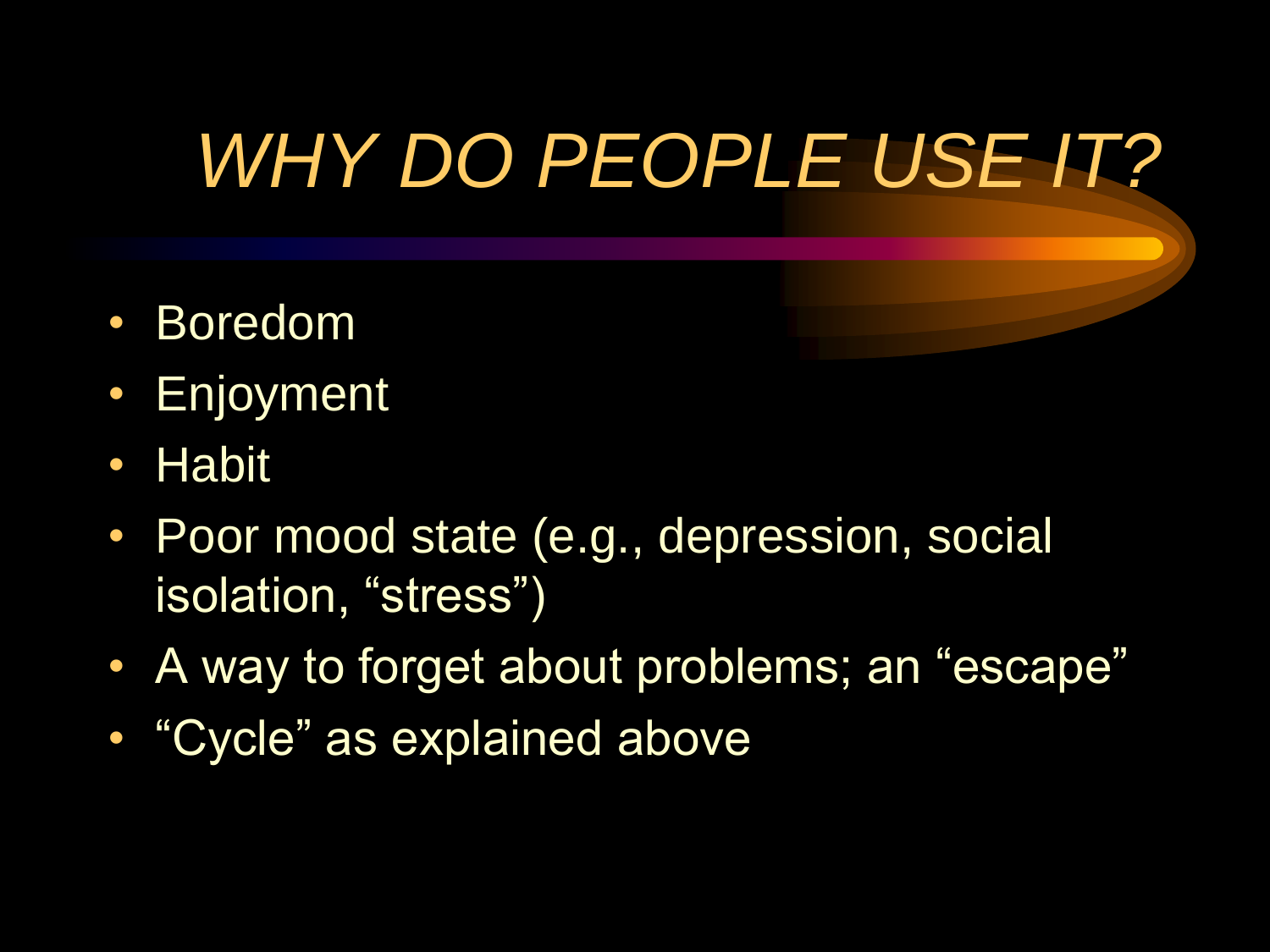## *WHY DO PEOPLE USE IT? – cont'.*

- Discord in relationship
- Allows for significant fantasy life
- Allows for experimentation which reality does not offer
- Provokes additional curiosity about the variety of pornography that is available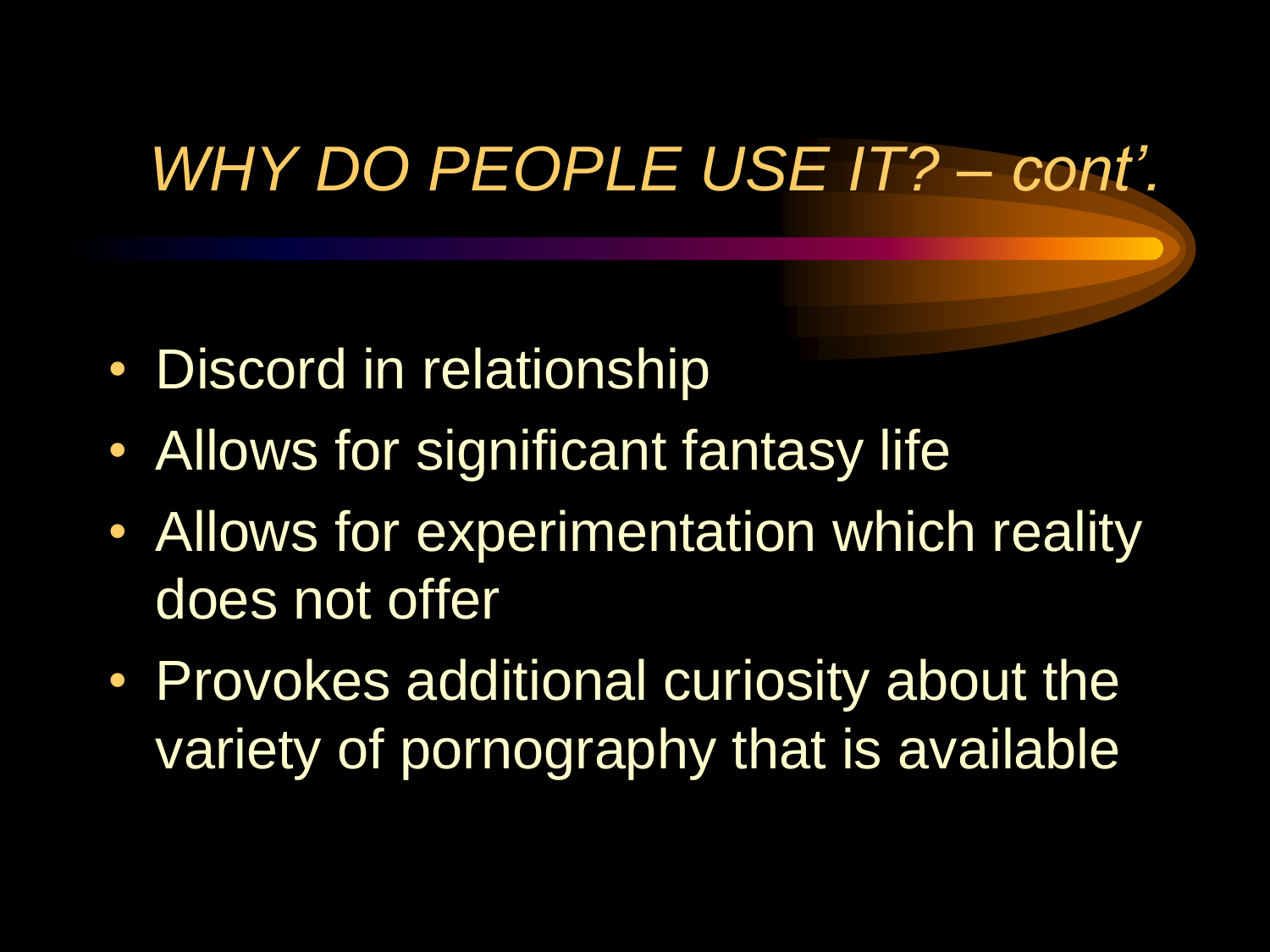## *WHY DO PEOPLE USE IT? – cont.'*

- Replacement for real relationships
- Anonymous
- Free
- Especially in younger age groups, this is particularly new and *exciting*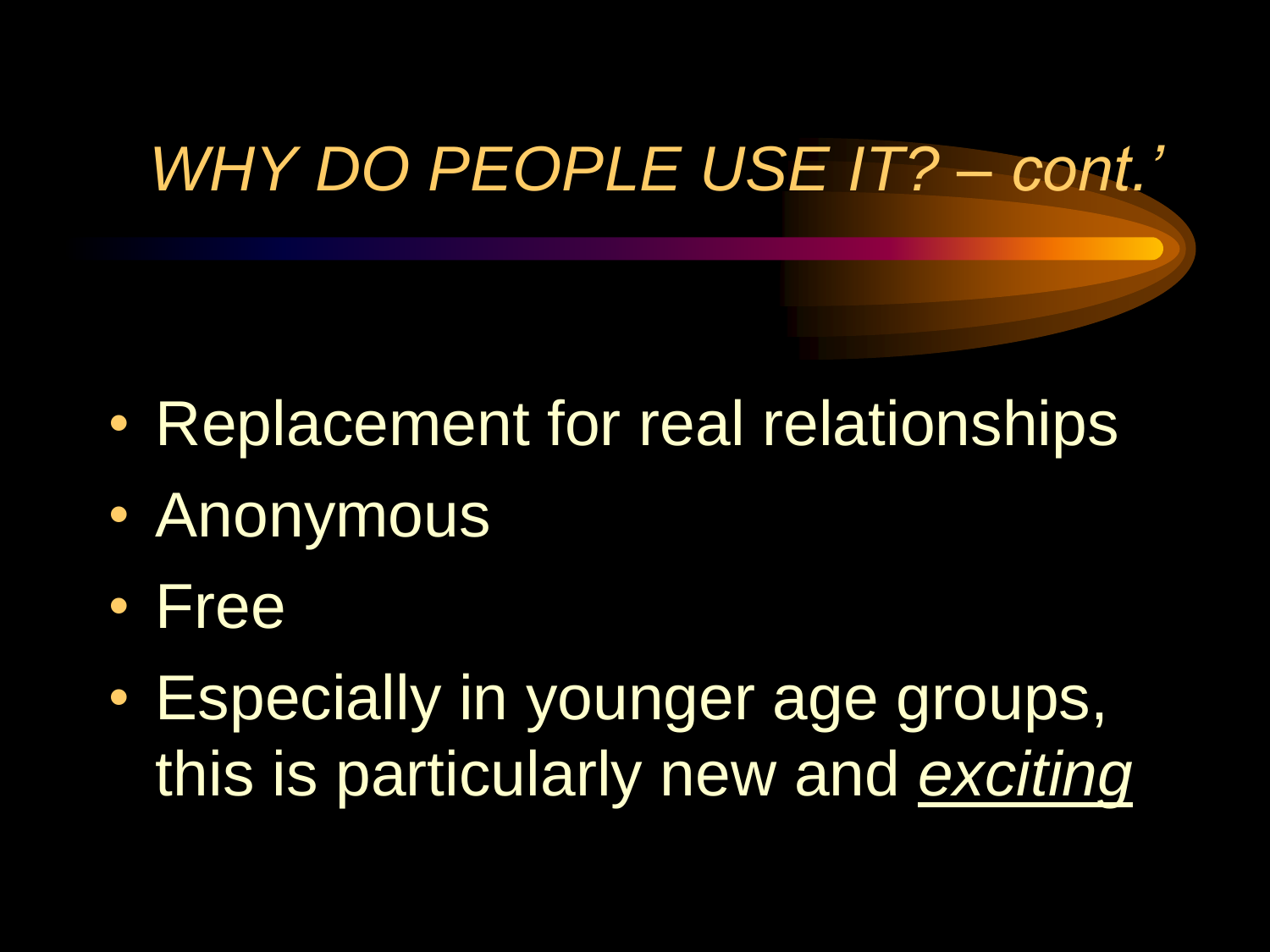## *Other Sexual Behavior that can become Problematic*

- Compulsive Pornography Use
	- From the Internet
	- Videos from bookstores
- Use of Internet "Chatrooms" in Pursuit of Minors
- Use of chatrooms to deal with loneliness
- Use of apps to instantly find anonymous people to have sex with
- Use of Craig's List personal ads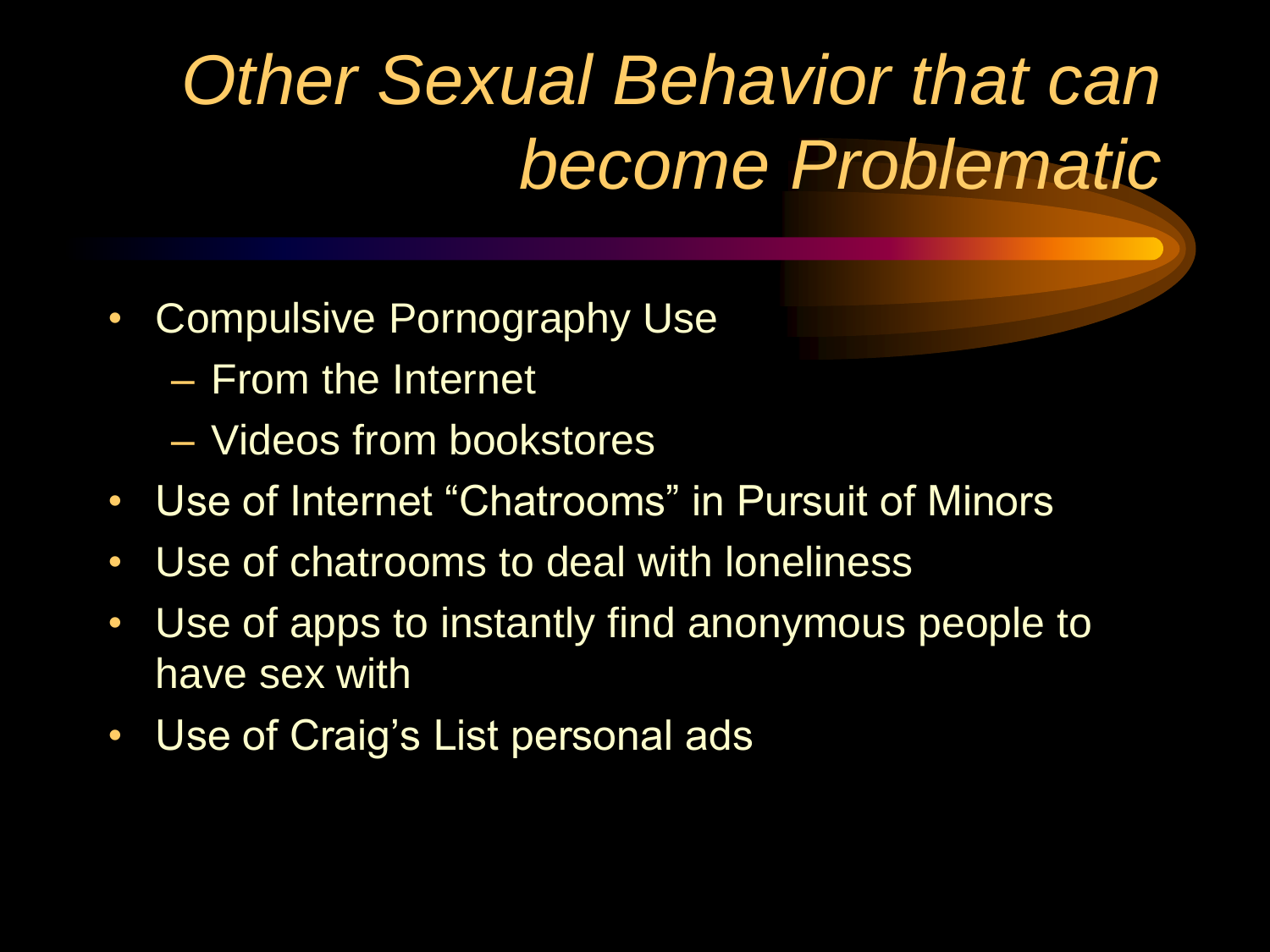# *How do these behaviors become a problem?*

- No other or healthy activities
- Loneliness and isolation
- Being depressed
- Wanting an escape to forget about problems
- Wanting to "fit in"
- Engaging in Thinking Errors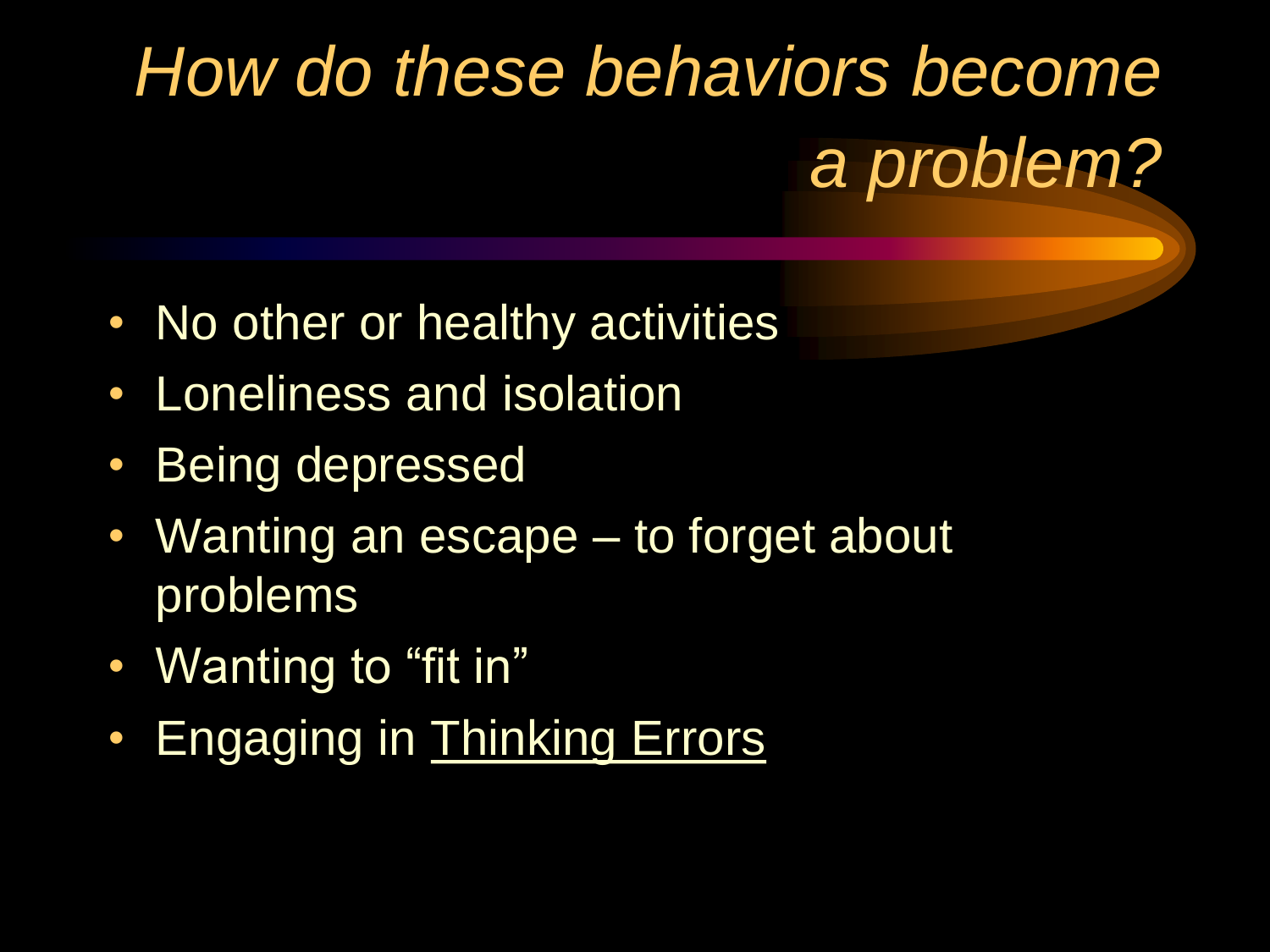# *WHAT??? What are Thinking Errors?*

• Thinking errors are thoughts that are common, and may even sound rational, but that are erroneous. They help us to engage in behavior which is not good, and give us an excuse, or justification, to do what we want to do.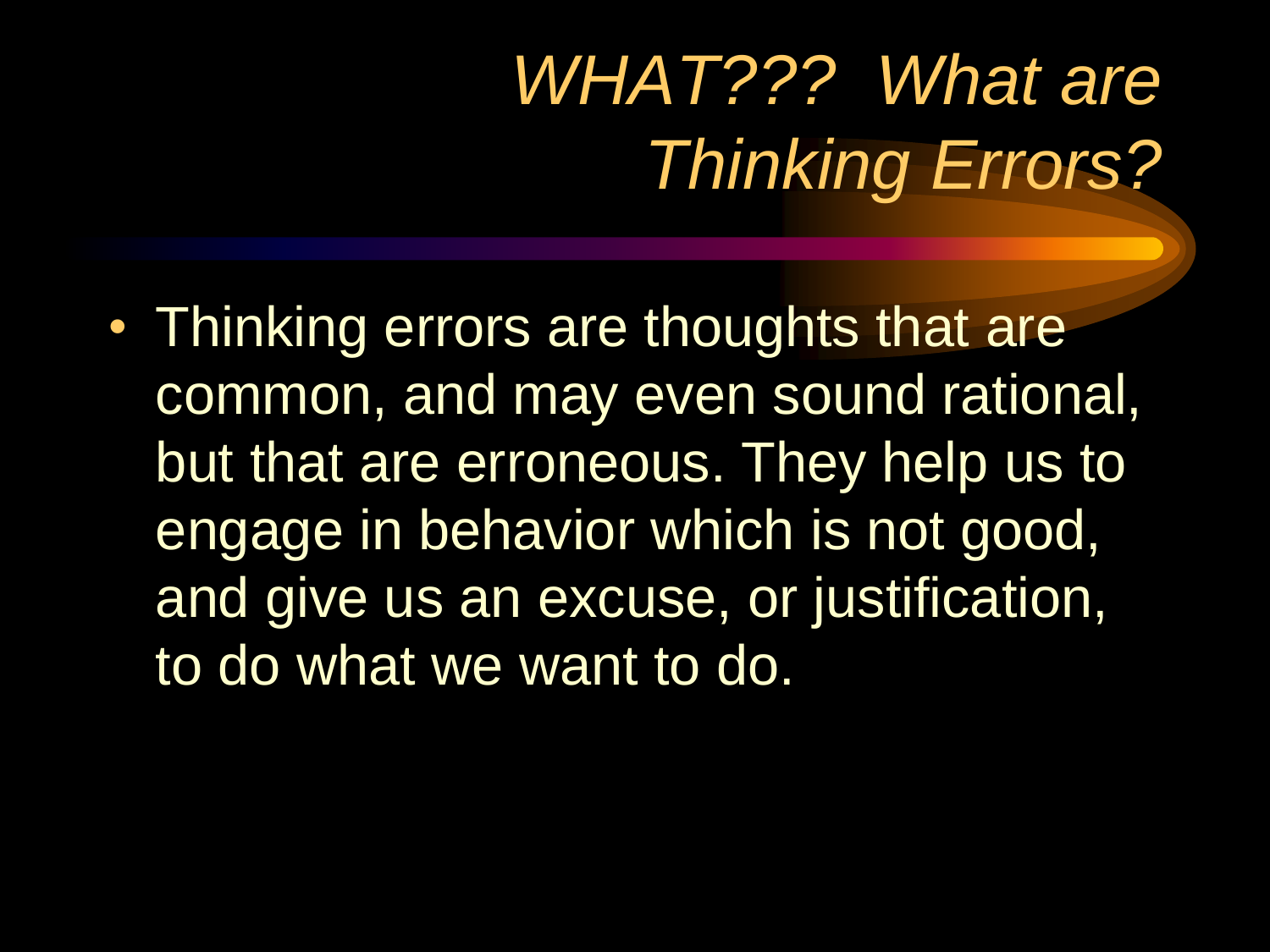#### *What are some examples of thinking errors when it comes to sexual behavior?*

- Everyone does it.
- My partner wants me to.
- It doesn't hurt anyone.
- It's there! ("so it must be OK")
- They're only pixils!
- My friends will think I'm a nerd if I don't do it too.
- It's OK because my girlfriend and I are going to be together forever.
- I've had a bad day.
- I don't have any real friends, so this is OK.
- No one will ever know.
- I deserve it ….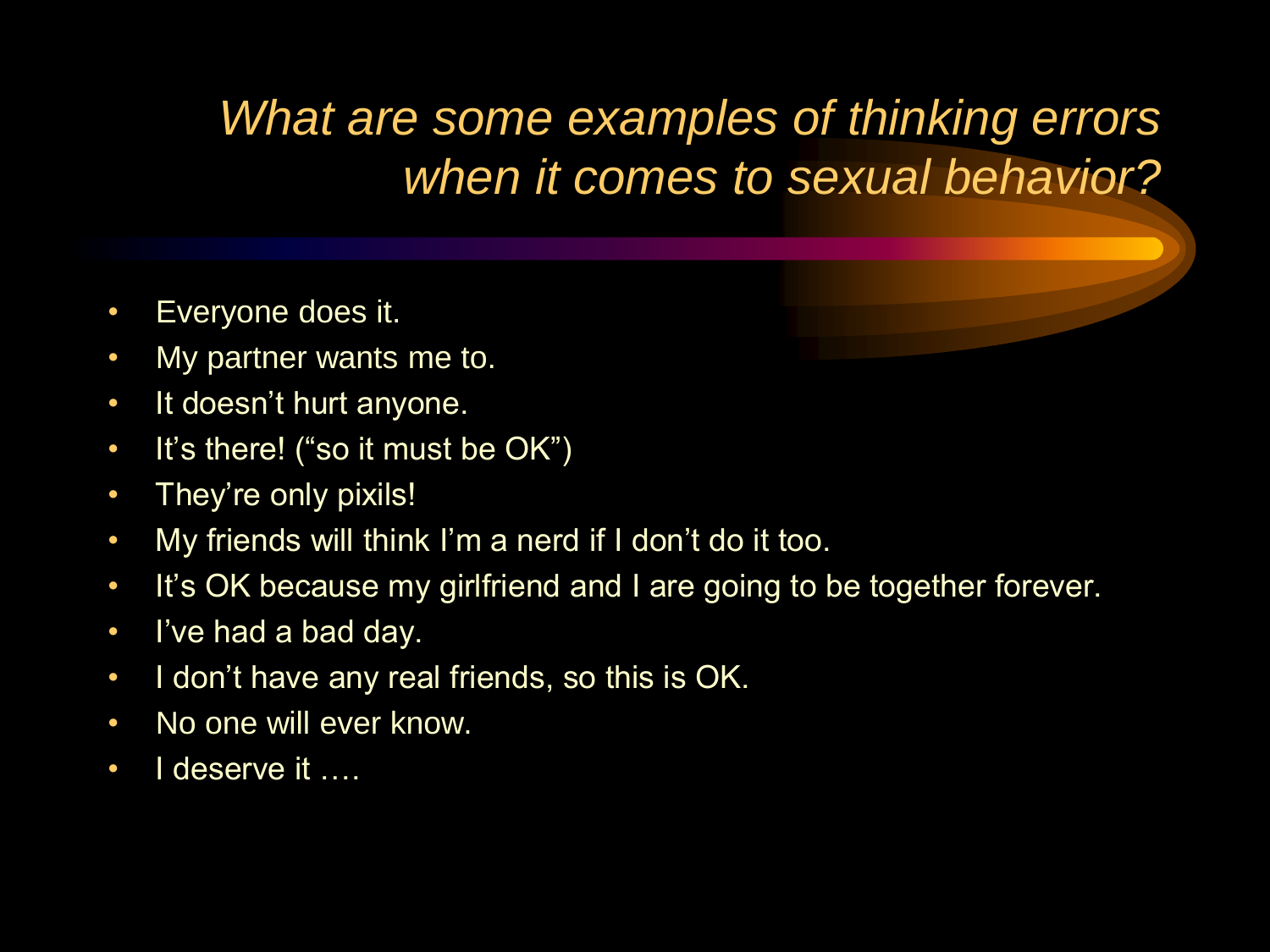## *HOW ONE GETS CAUGHT*

- Parent or other family member walks in
- Pop-ups
- School Filters
- Computer Repair person
- Discord (someone like your partner gets mad at you)
- I.P. Tracking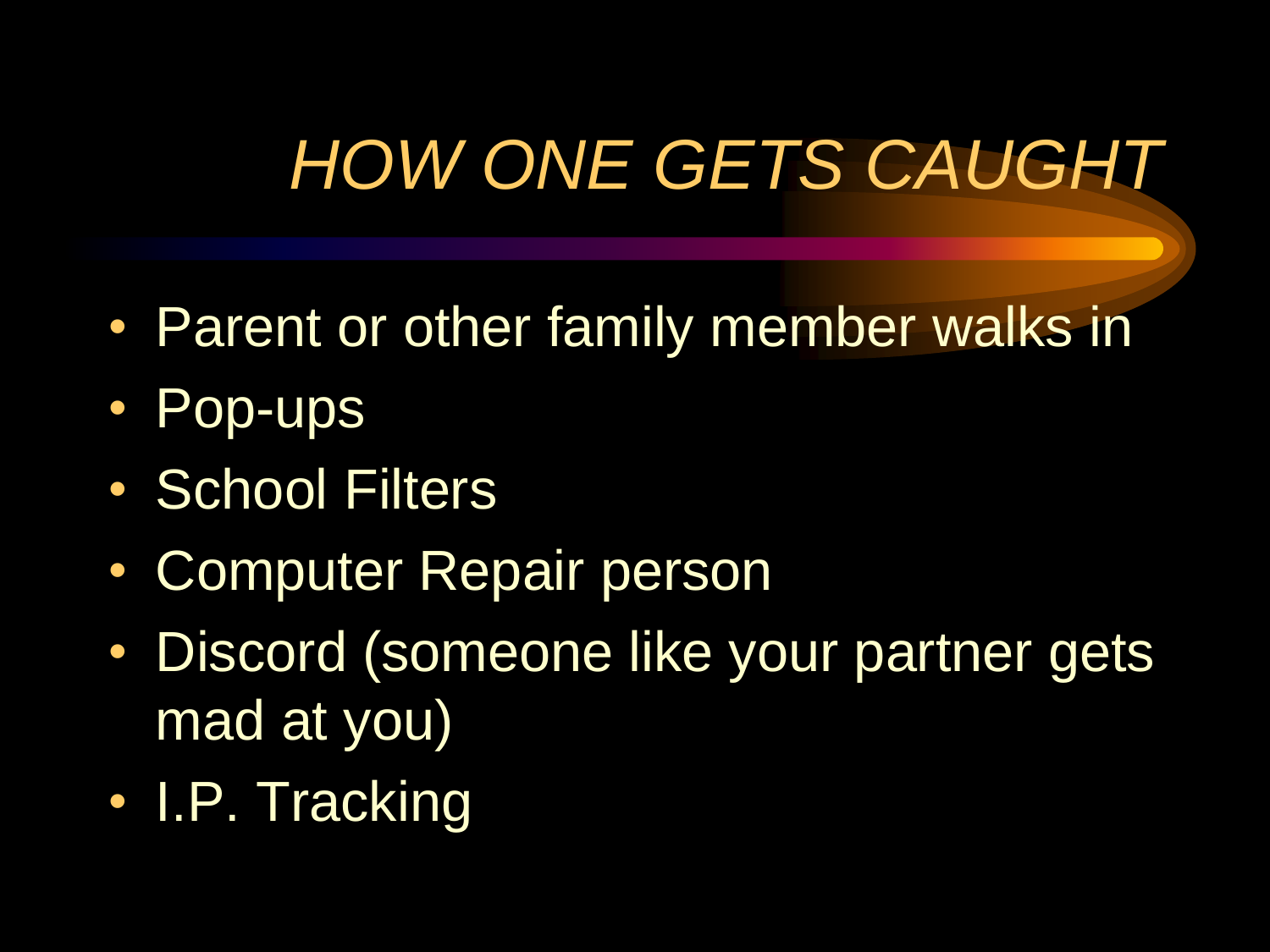### *HOW DOES INTERNET PROVIDER (IP) TRACKING HAPPEN?*

- Police depts. have software that detects high use of illegal pornography, such as child pornography.
- They watch the activity and volume going to a certain Internet Provider (IP) address for a while.
- From an IP company, law enforcement can obtain the physical address where the activity is going on.
- They obtain a search warrant from a judge to search the home at that address.
- Police officers typically arrive early in the morning and search the home; there may be 5-20 agents.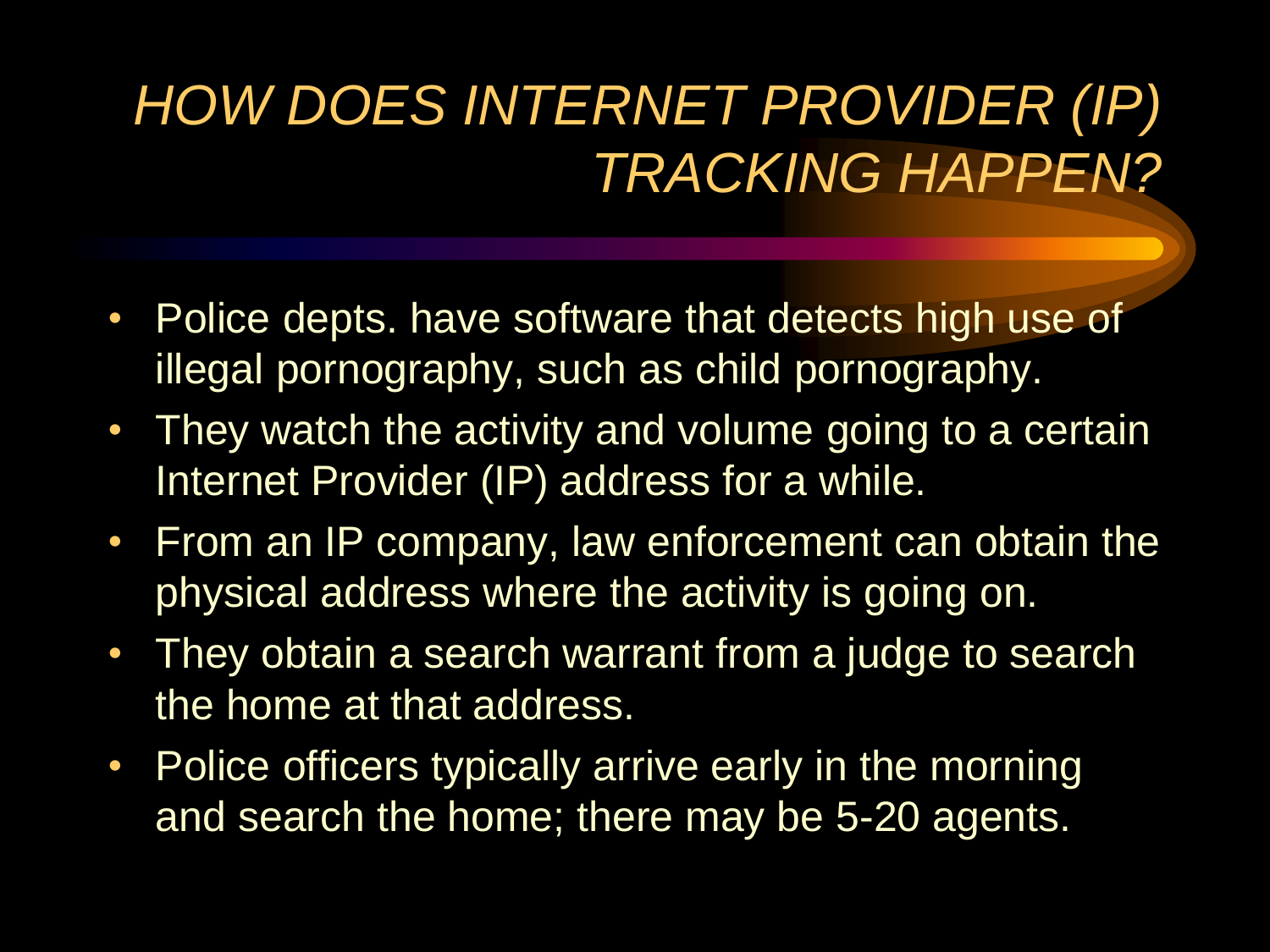- Officers can take cell phones, laptops, desktops, other electronics, storage devices, projectors, and anything else they may want to search.
- Residents are later allowed back in.
- Depending upon what was found, an arrest warrant may be issued.
- Legal process begins.
- It can cost between \$20,000 and \$100,000 for legal counsel, bail, lost wages, and a psychological evaluation before even going to court.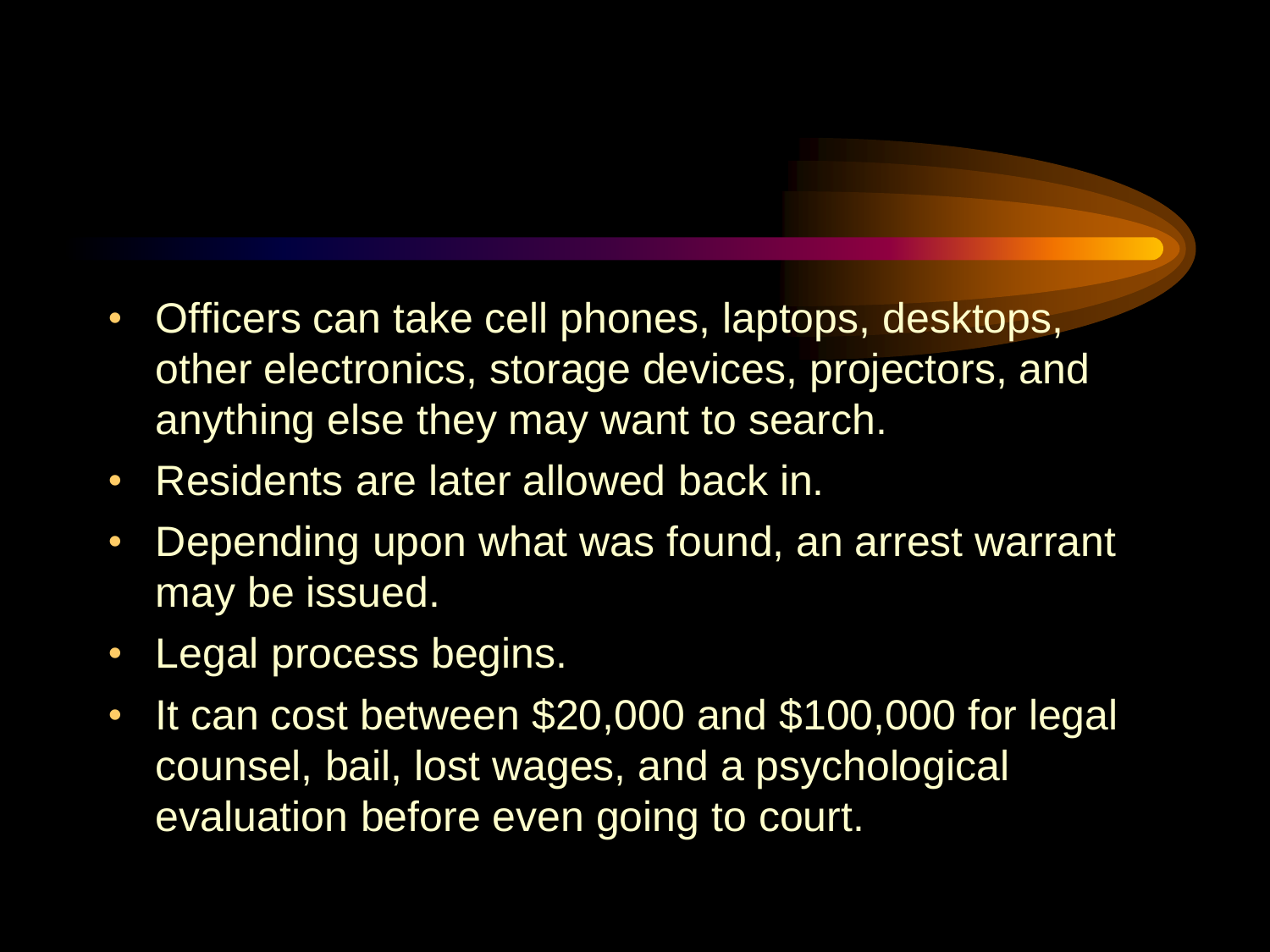### *WHY IS CHILD PORNOGRAPHY BAD?*

- Victims are children (child = age 17 and younger)
- Many children are forced and sold into the industry
- Due to their age, they cannot give true "consent"
- They are completely exploited and *sexually abused*
- Their experiences are painful and degrading
- Most grow up to experience depression, abusive relationships, alcoholism and other substance abuse, and inability to live happy or productive lives
- Many victims later commit suicide
- IT IS ILLEGAL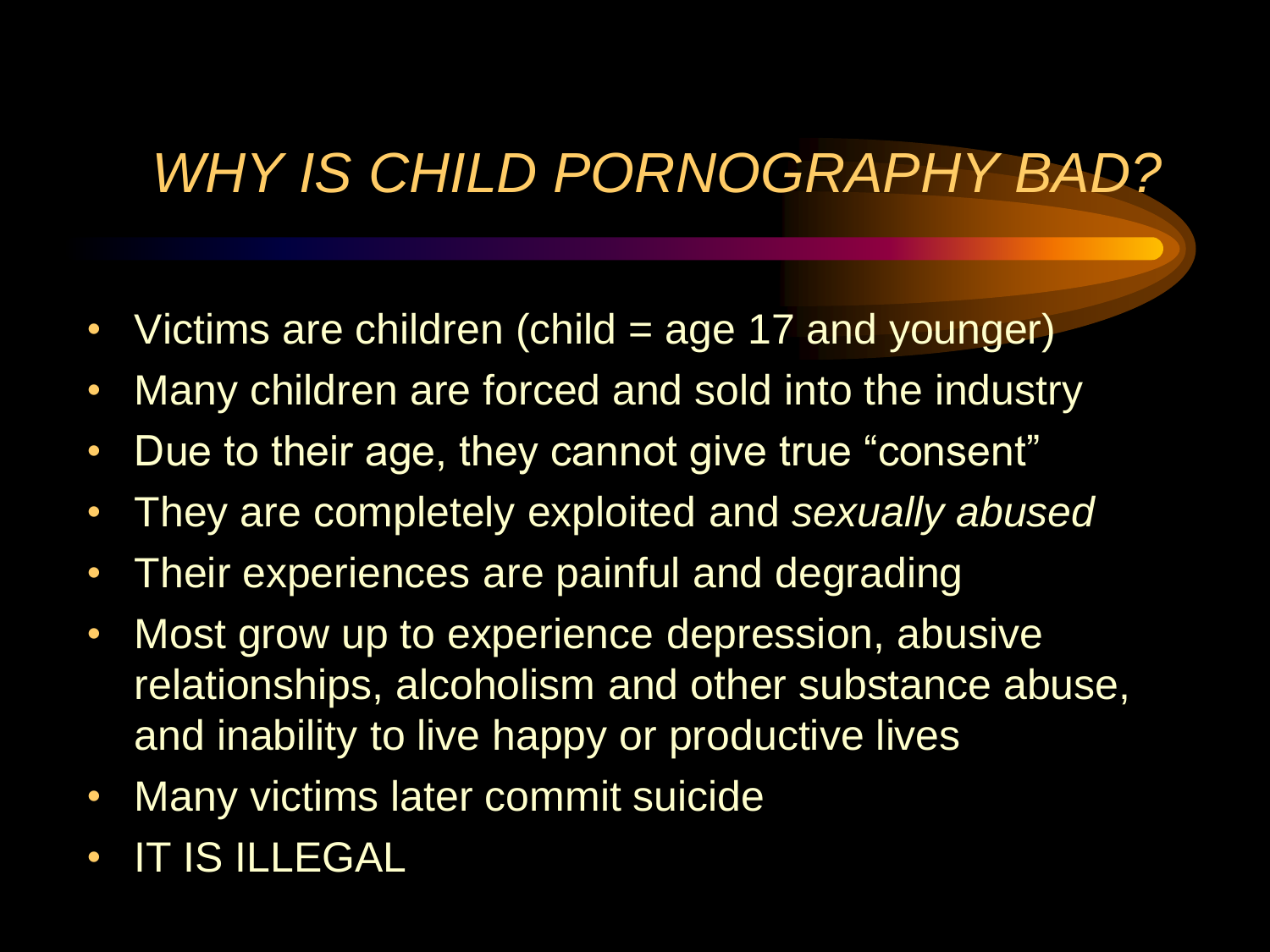## *How to change habits:*

- Understand that, just because it is there, one doesn't have to view it, or view it excessively
- Replace behaviors with healthy activities
- Use filters on computer
- Have someone control the password
- E-mail alert can be sent to parents
- Keep computer in common area
- Limit amount of daily time on computer
- Establish other needed rules that are and agreed upon with parents
- Stop using thinking errors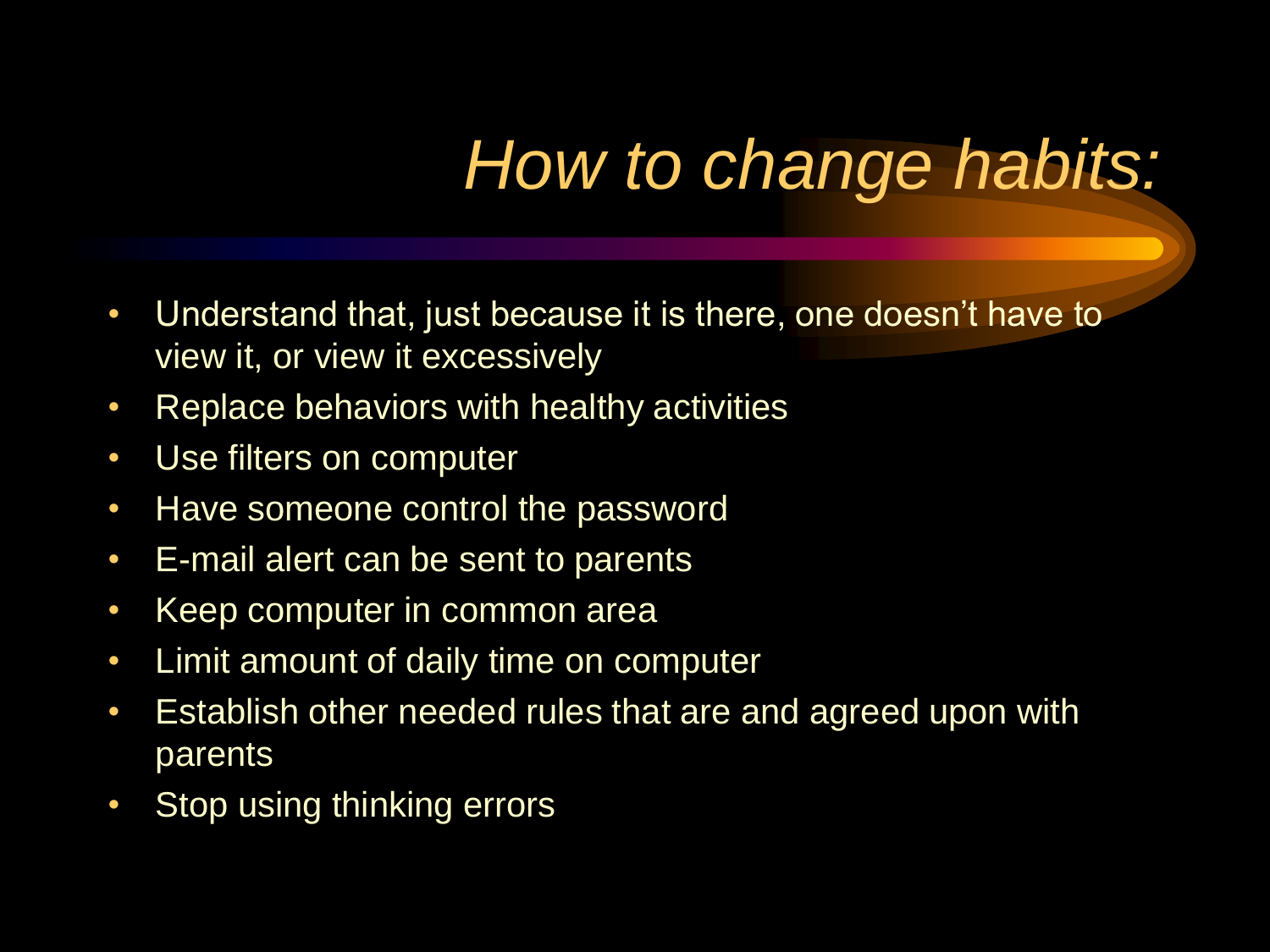# *WHAT ELSE TO DO*

- TALK TO YOUR PARENTS OR A TRUSTED ADULT
- DON'T LET FRIENDS TALK YOU INTO IT
- FIND OTHER THINGS TO DO WITH YOUR TIME
- DO YOUR HOMEWORK,
- MAY NEED TO GET TREATMENT WITH A SPECIALIZED COUNSELOR
- REALIZE THAT ALL TYPES OF PORNOGRAPHY HAVE REAL VICTIMS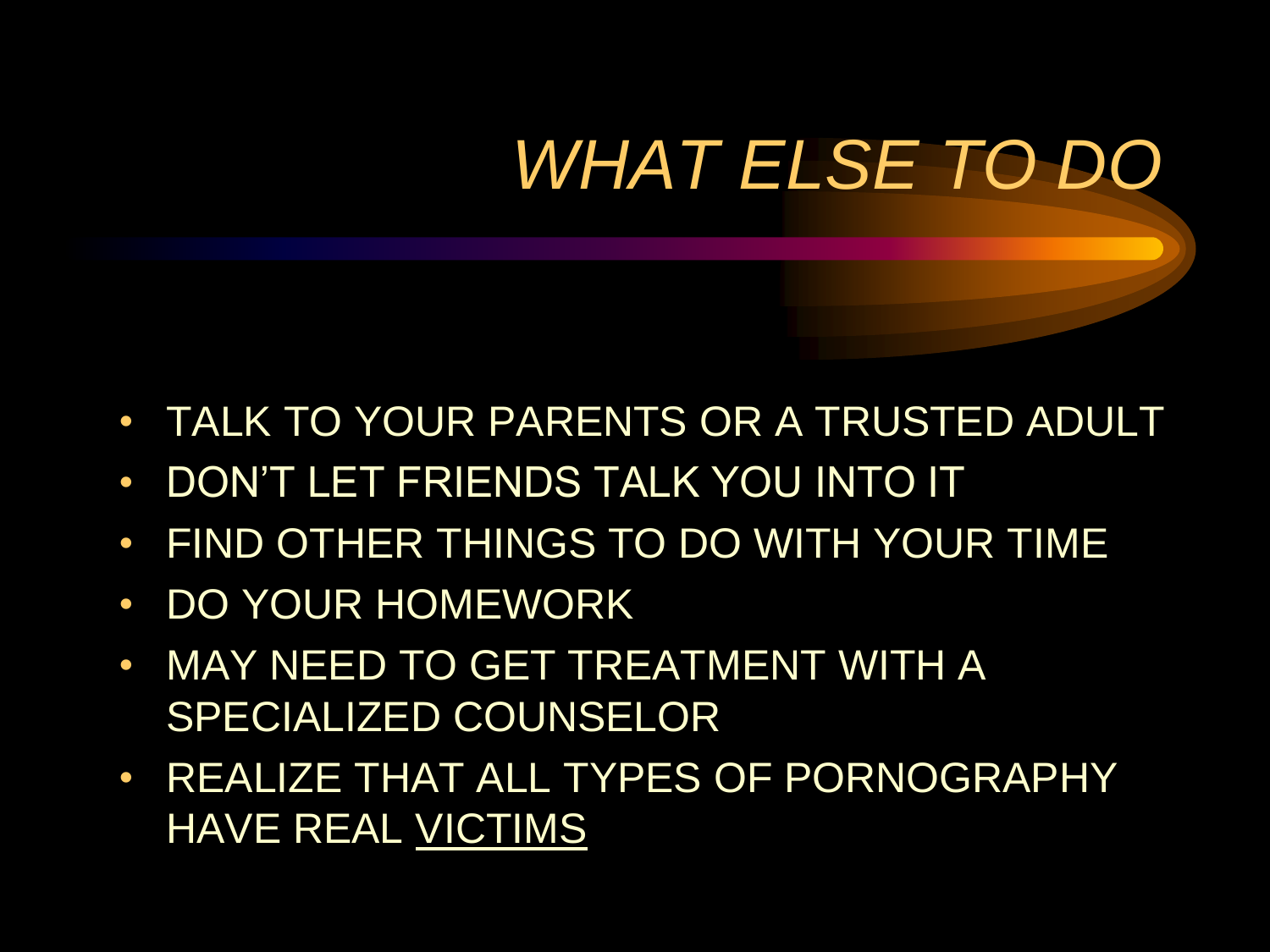# *DO's and DON'Ts*

#### • Don't:

- Don't let the Internet replace real outings and friendships.
- Don't trust everyone on line. In fact, most you *can't* trust.
- Don't use improper websites just to fit in, or because friends are doing it.
- Don't go on websites that have child pornography.
- Don't photograph your own or anyone else's genitals or other "private" areas. Just don't do it. Ever.
- Don't look at child pornography. Just don't. Ever.
- Don't search for "naked teenage girls". Ever. Or for teenage anything. *Teens are children.*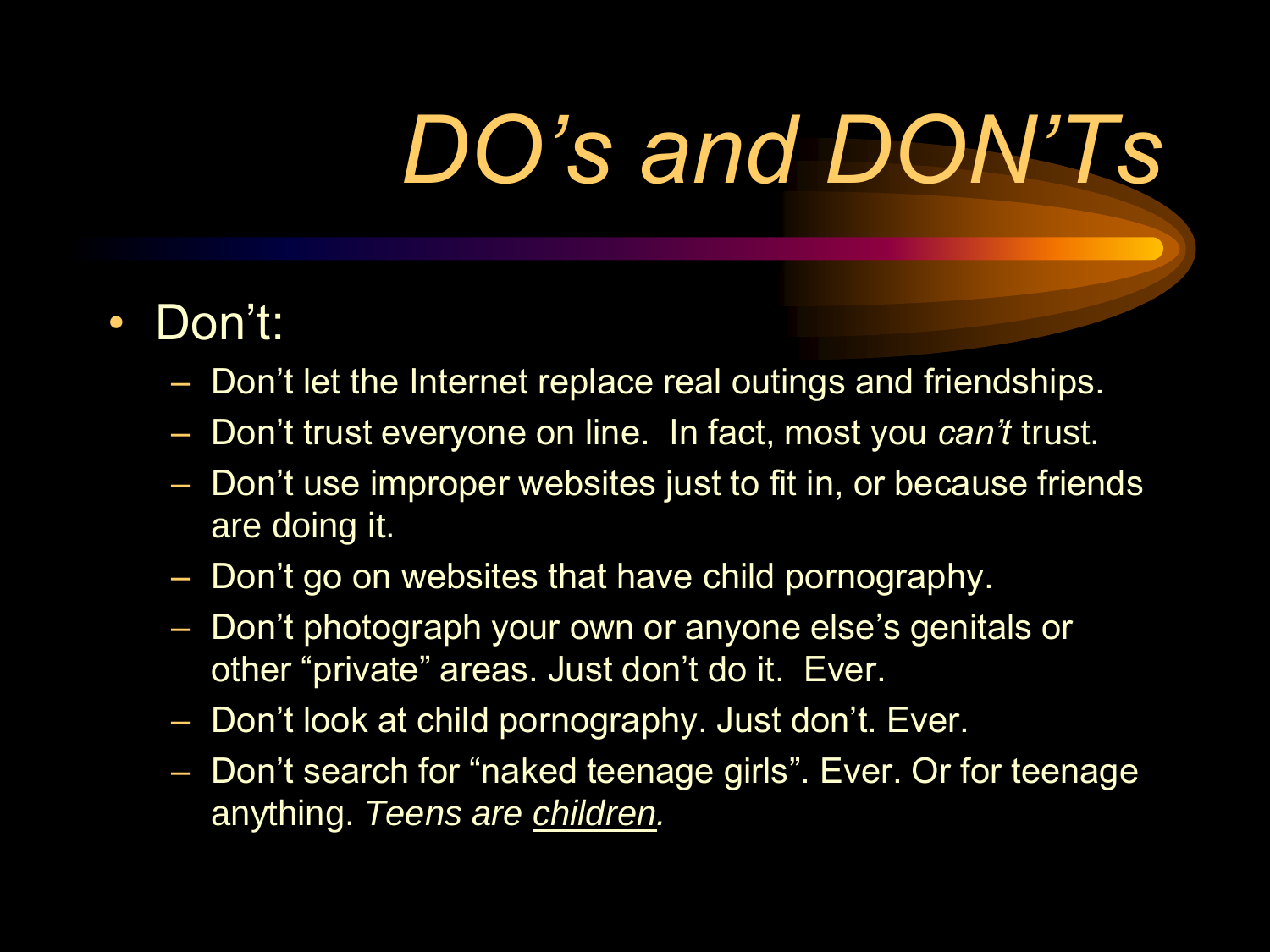#### • Do:

- Use good judgment
- Go to your parent or other trusted adult if you come across anything that scares you or looks like it is inappropriate
- Go to your parent or trusted adult if you have questions about anything you find or learn on the Internet
- Realize that accessing certain websites can ruin your life
- Limit the amount of time you are on the Internet
- Find better things to do than looking at pornography
- Respect your friends, including girl/ boyfriends
- Respect yourself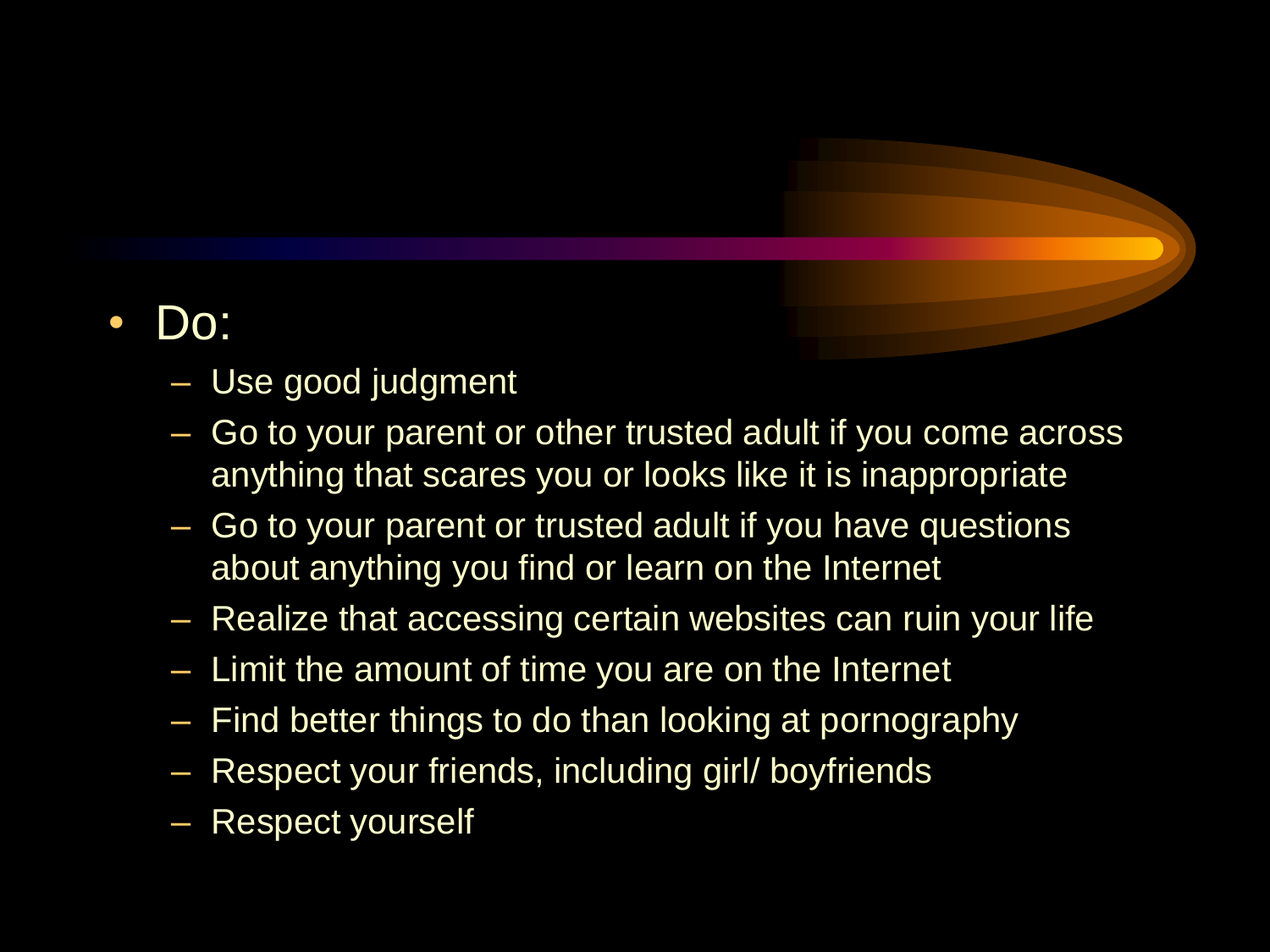## *A CONCEPT FOR DISCUSSION*

- Helen Fisher ("The Anatomy of Love") states that way way back in our DNA, deep in the limbic system very close to where breathing center and that of our heartbeat resides, is the response of reproduction. That is so our species continues.
- However, this 'automatic' response in the human organism, of sexual arousal – including erection in males and release of natural internal lubricant in females – does not indicate that these reflexes always need to be immediately acted upon.
- Since first book (1992) collected data on >30,000 people on contemporary habits of sexting, hooking up, etc.
- Fisher presents a new, scientifically based perspective for relationships in the digital age, which she terms "slow love".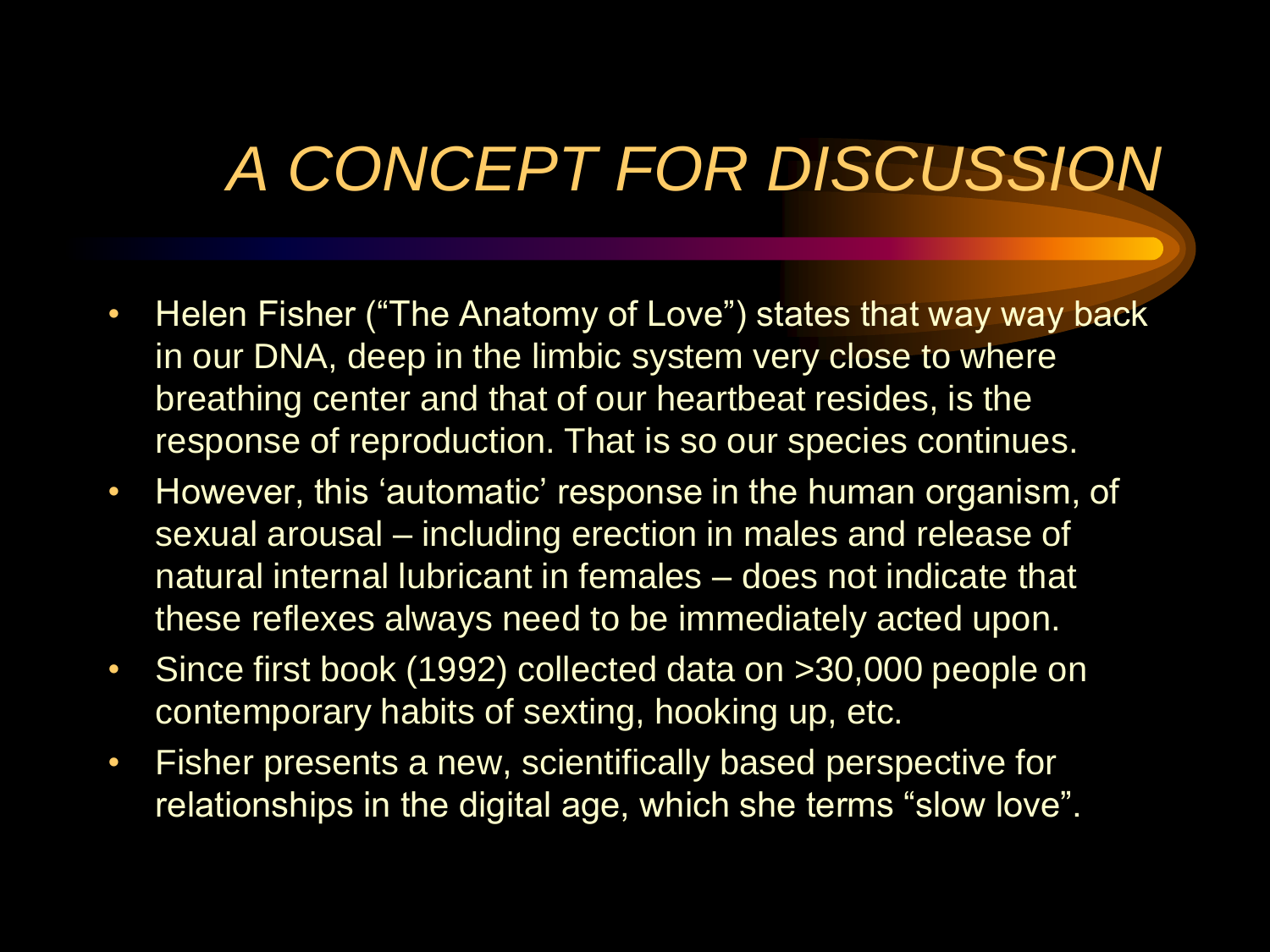### *SOME RECOMMENDED BOOK TITLES*

- Anatomy of Love. A Natural History of Mating, Marriage and Why We Stray (2016). Helen Fisher
- Out of the Shadows: Understanding Sexual Addiction (2001). Patrick J. Carnes
- The Porn Trap: The Essential Guide to Overcoming Problems Caused by Pornography (2009). Wendy Maltz & Larry Maltz
- Wired for Intimacy: How Pornography Hijacks the Male Brain (2010). William M. Struthers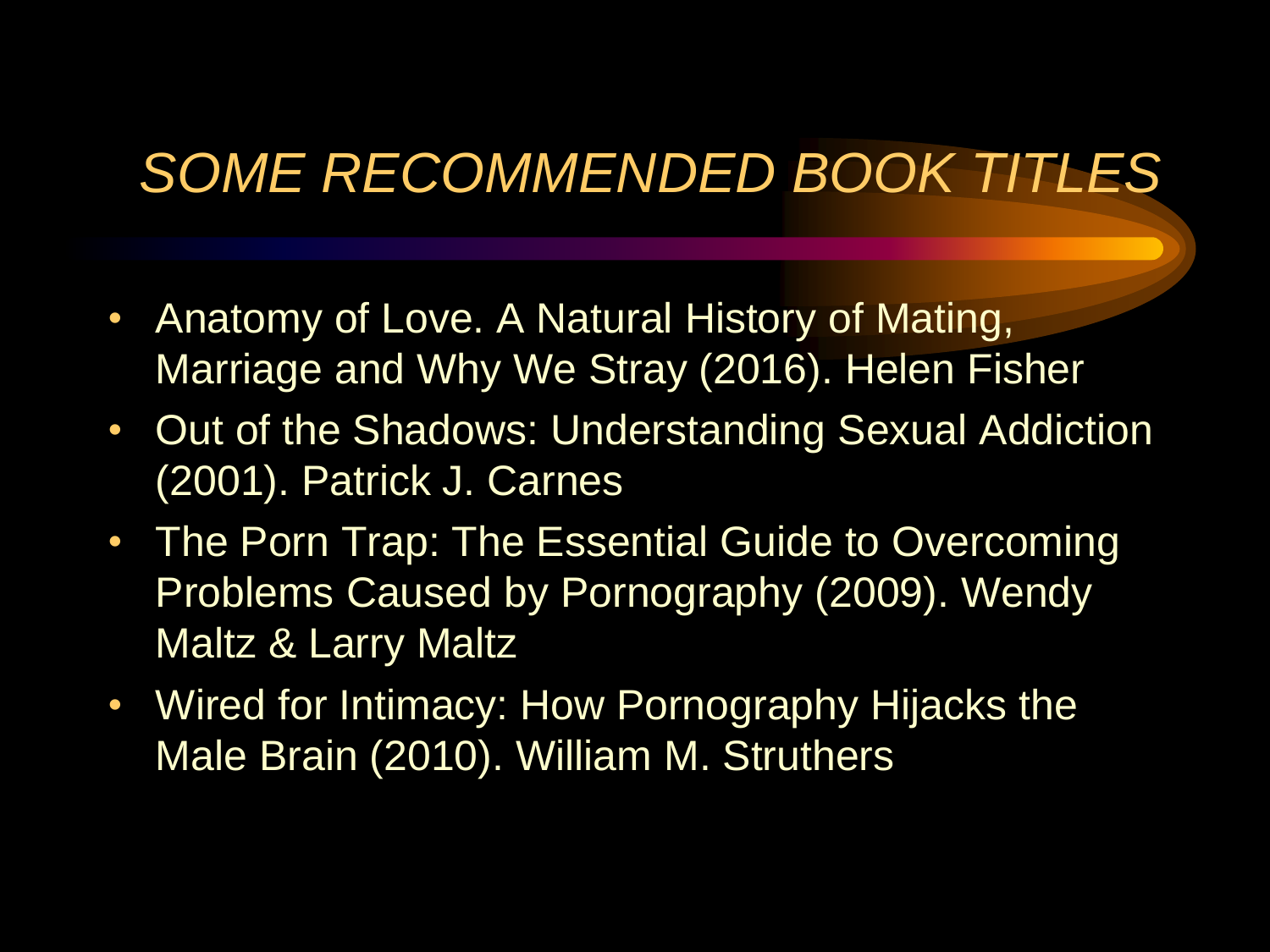- Your Brain on Porn: Internet Pornography and the Emerging Science of Addiction (2015). Gary Wilson & Anthony Jack
- Love You, Hate the Porn: Healing a Relationship Damaged by Virtual Infidelity (2011). Mark Chamberlain & Geoff Steurer
- Pornland: How Porn Has Hijacked our Sexuality (2010). Gail Dines
- Cutting it Off: Breaking Porn Addiction and How to Quit for Good (2014). J.S. Park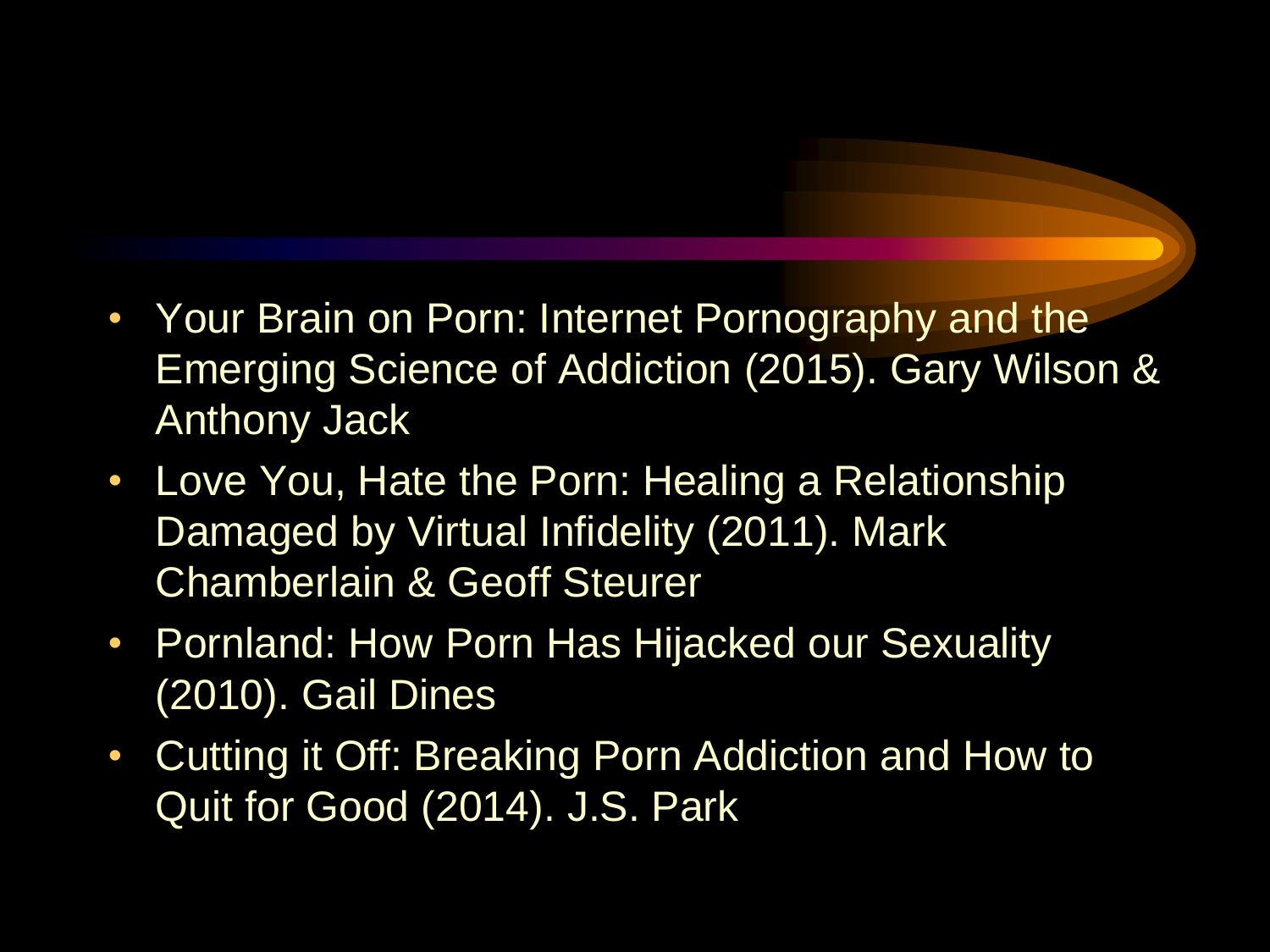- Porn Nation: Conquering America's #1 Addiction (2008). Michael Leahy
- Hooked: New Science on How Casual Sex is Affecting Our Children (2008). Joe S. McIlhaney, Jr.
- The Myth of Sex Addiction (2012). David J. Ley
- The Impact of Pornography on Children, Youth, and Culture (2012). Cordelia Anderson
- In the Shadows of the Net: Breaking Free of Compulsive Online Sexual Behavior (2007). Patrick J. Carnes & David L. Delmonico